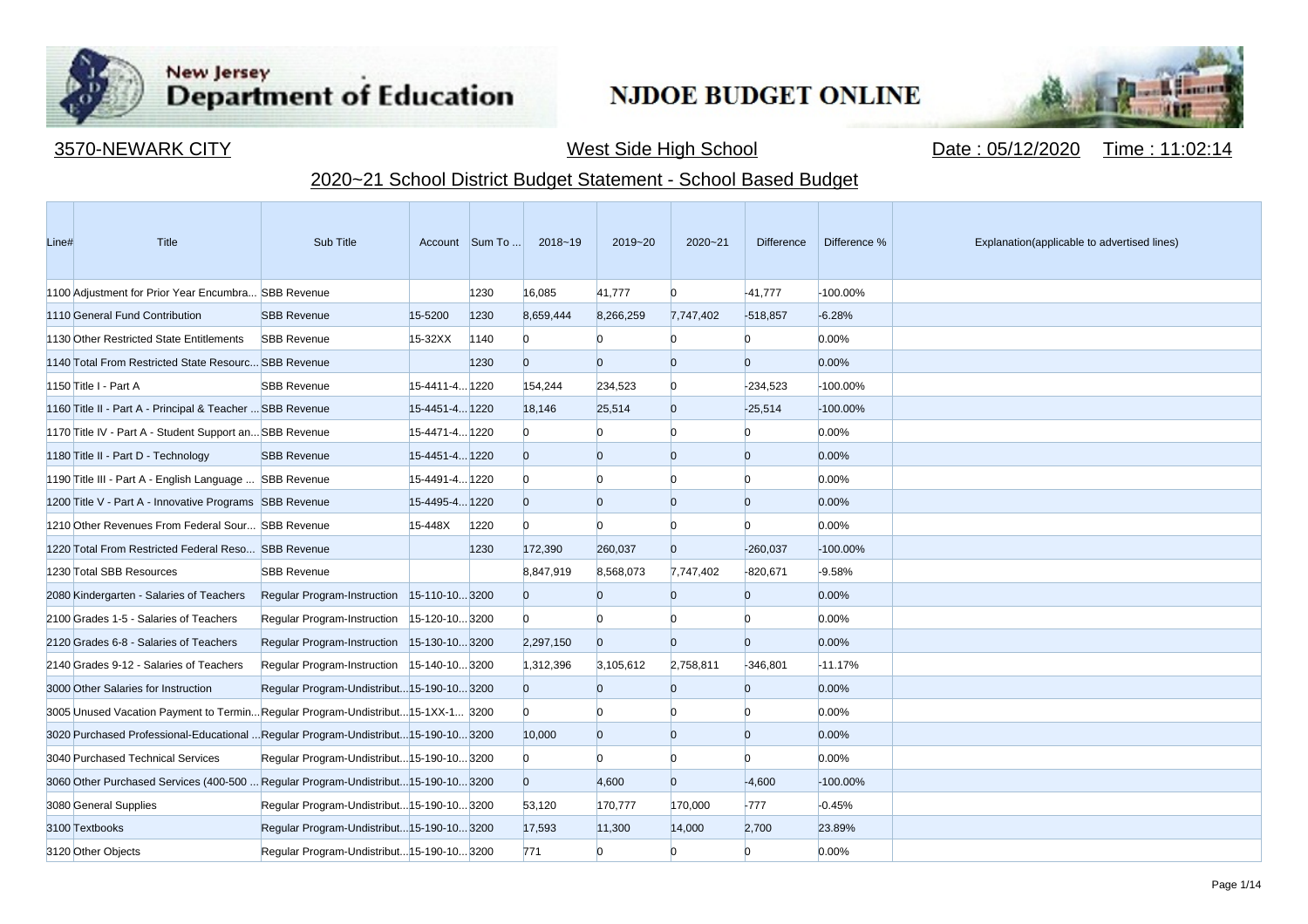| Line# | <b>Title</b>                                                                      | Sub Title                                |                | Account Sum To | 2018~19        | 2019~20        | 2020~21        | <b>Difference</b> | Difference % | Explanation(applicable to advertised lines) |
|-------|-----------------------------------------------------------------------------------|------------------------------------------|----------------|----------------|----------------|----------------|----------------|-------------------|--------------|---------------------------------------------|
|       | 3200 TOTAL REGULAR PROGRAMS - IN Regular Program-Undistribut                      |                                          |                | 72260          | 3,691,030      | 3,292,289      | 2,942,811      | $-349,478$        | $-10.62%$    |                                             |
|       | 3500 Salaries of Teachers                                                         | Cognitive-Mild                           | 15-201-10 3660 |                | $\mathbf{0}$   |                | $\Omega$       | $\Omega$          | 0.00%        |                                             |
|       | 3520 Other Salaries for Instruction                                               | Cognitive-Mild                           | 15-201-103660  |                | $\overline{0}$ | $\Omega$       | $\overline{0}$ | $\overline{0}$    | 0.00%        |                                             |
|       | 3525 Unused Vacation Payment to Termin Cognitive-Mild                             |                                          | 15-201-10 3660 |                | $\overline{0}$ | $\Omega$       | $\Omega$       | $\Omega$          | 0.00%        |                                             |
|       | 3540 Purchased Professional-Educational  Cognitive-Mild                           |                                          | 15-201-103660  |                | $\overline{0}$ | $\overline{0}$ | $\overline{0}$ | $\overline{0}$    | 0.00%        |                                             |
|       | 3560 Purchased Technical Services                                                 | Cognitive-Mild                           | 15-201-10 3660 |                | $\overline{0}$ | $\Omega$       | $\Omega$       | $\Omega$          | 0.00%        |                                             |
|       | 3580 Other Purchased Services (400-500  Cognitive-Mild                            |                                          | 15-201-103660  |                | $\overline{0}$ | $\Omega$       | $\overline{0}$ | $\overline{0}$    | 0.00%        |                                             |
|       | 3600 General Supplies                                                             | Cognitive-Mild                           | 15-201-10 3660 |                | $\overline{0}$ | $\Omega$       | $\Omega$       | n                 | 0.00%        |                                             |
|       | 3620 Textbooks                                                                    | Cognitive-Mild                           | 15-201-103660  |                | $\overline{0}$ | $\Omega$       | $\overline{0}$ | $\Omega$          | 0.00%        |                                             |
|       | 3640 Other Objects                                                                | Cognitive-Mild                           | 15-201-10 3660 |                | $\overline{0}$ | $\Omega$       | $\Omega$       | $\Omega$          | 0.00%        |                                             |
|       | 3660 TOTAL COGNITIVE - MILD                                                       | Cognitive-Mild                           |                | 10300          | $\overline{0}$ | $\overline{0}$ | $\overline{0}$ | $\overline{0}$    | 0.00%        |                                             |
|       | 4000 Salaries of Teachers                                                         | Cognitive-Moderate                       | 15-202-104160  |                | $\overline{0}$ | $\Omega$       | $\Omega$       | $\Omega$          | 0.00%        |                                             |
|       | 4020 Other Salaries for Instruction                                               | Cognitive-Moderate                       | 15-202-104160  |                | $\overline{0}$ | $\Omega$       | $\overline{0}$ | $\Omega$          | 0.00%        |                                             |
|       | 4025 Unused Vacation Payment to Termin Cognitive-Moderate                         |                                          | 15-202-104160  |                | $\overline{0}$ | $\Omega$       | $\Omega$       | n                 | 0.00%        |                                             |
|       | 4040 Purchased Professional-Educational  Cognitive-Moderate                       |                                          | 15-202-104160  |                | $\overline{0}$ | $\Omega$       | $\overline{0}$ | $\Omega$          | 0.00%        |                                             |
|       | 4060 Purchased Technical Services                                                 | Cognitive-Moderate                       | 15-202-104160  |                | $\overline{0}$ | $\Omega$       | $\Omega$       | $\Omega$          | 0.00%        |                                             |
|       | 4080 Other Purchased Services (400-500  Cognitive-Moderate                        |                                          | 15-202-104160  |                | $\overline{0}$ | $\Omega$       | $\overline{0}$ | $\overline{0}$    | 0.00%        |                                             |
|       | 4100 General Supplies                                                             | Cognitive-Moderate                       | 15-202-104160  |                | $\mathbf{0}$   | $\Omega$       | $\Omega$       | $\Omega$          | 0.00%        |                                             |
|       | 4120 Textbooks                                                                    | Cognitive-Moderate                       | 15-202-104160  |                | $\overline{0}$ | $\Omega$       | $\overline{0}$ | $\Omega$          | 0.00%        |                                             |
|       | 4140 Other Objects                                                                | Cognitive-Moderate                       | 15-202-104160  |                | $\Omega$       | $\Omega$       | $\Omega$       | $\Omega$          | 0.00%        |                                             |
|       | 4160 TOTAL COGNITIVE - MODERATE                                                   | Cognitive-Moderate                       |                | 10300          | $\overline{0}$ | $\Omega$       | $\overline{0}$ | $\Omega$          | 0.00%        |                                             |
|       | 4500 Salaries of Teachers                                                         | Learning and Language Dis 15-204-10 4660 |                |                | $\overline{0}$ | $\Omega$       | $\Omega$       | $\Omega$          | 0.00%        |                                             |
|       | 4520 Other Salaries for Instruction                                               | Learning and Language Dis 15-204-10 4660 |                |                | $\overline{0}$ | $\Omega$       | $\overline{0}$ | $\overline{0}$    | 0.00%        |                                             |
|       | 4525 Unused Vacation Payment to Termin Learning and Language Dis 15-204-10 4660   |                                          |                |                | $\overline{0}$ | $\Omega$       | $\Omega$       | $\Omega$          | 0.00%        |                                             |
|       | 4540 Purchased Professional-Educational  Learning and Language Dis 15-204-10 4660 |                                          |                |                | $\overline{0}$ | $\Omega$       | $\overline{0}$ | $\Omega$          | 0.00%        |                                             |
|       | 4560 Purchased Technical Services                                                 | Learning and Language Dis 15-204-10 4660 |                |                | $\overline{0}$ |                |                |                   | 0.00%        |                                             |
|       | 4580 Other Purchased Services (400-500  Learning and Language Dis 15-204-10 4660  |                                          |                |                | $\Omega$       | $\Omega$       | $\Omega$       | $\Omega$          | 0.00%        |                                             |
|       | 4600 General Supplies                                                             | Learning and Language Dis 15-204-10 4660 |                |                | $\overline{0}$ | $\overline{0}$ | $\overline{0}$ | $\overline{0}$    | 0.00%        |                                             |
|       | 4620 Textbooks                                                                    | Learning and Language Dis 15-204-10 4660 |                |                | $\overline{0}$ | $\overline{0}$ | $\overline{0}$ | $\overline{0}$    | 0.00%        |                                             |
|       | 4640 Other Objects                                                                | Learning and Language Dis 15-204-10 4660 |                |                | $\overline{0}$ | $\Omega$       | $\overline{0}$ |                   | 0.00%        |                                             |
|       | 4660 TOTAL LEARNING AND/OR LANG Learning and Language Dis                         |                                          |                | 10300          | $\overline{0}$ | $\overline{0}$ | $\overline{0}$ | $\overline{0}$    | 0.00%        |                                             |
|       | 5000 Salaries of Teachers                                                         | Visual Impairments                       | 15-206-10 5160 |                | $\overline{0}$ | $\overline{0}$ | $\overline{0}$ | $\Omega$          | 0.00%        |                                             |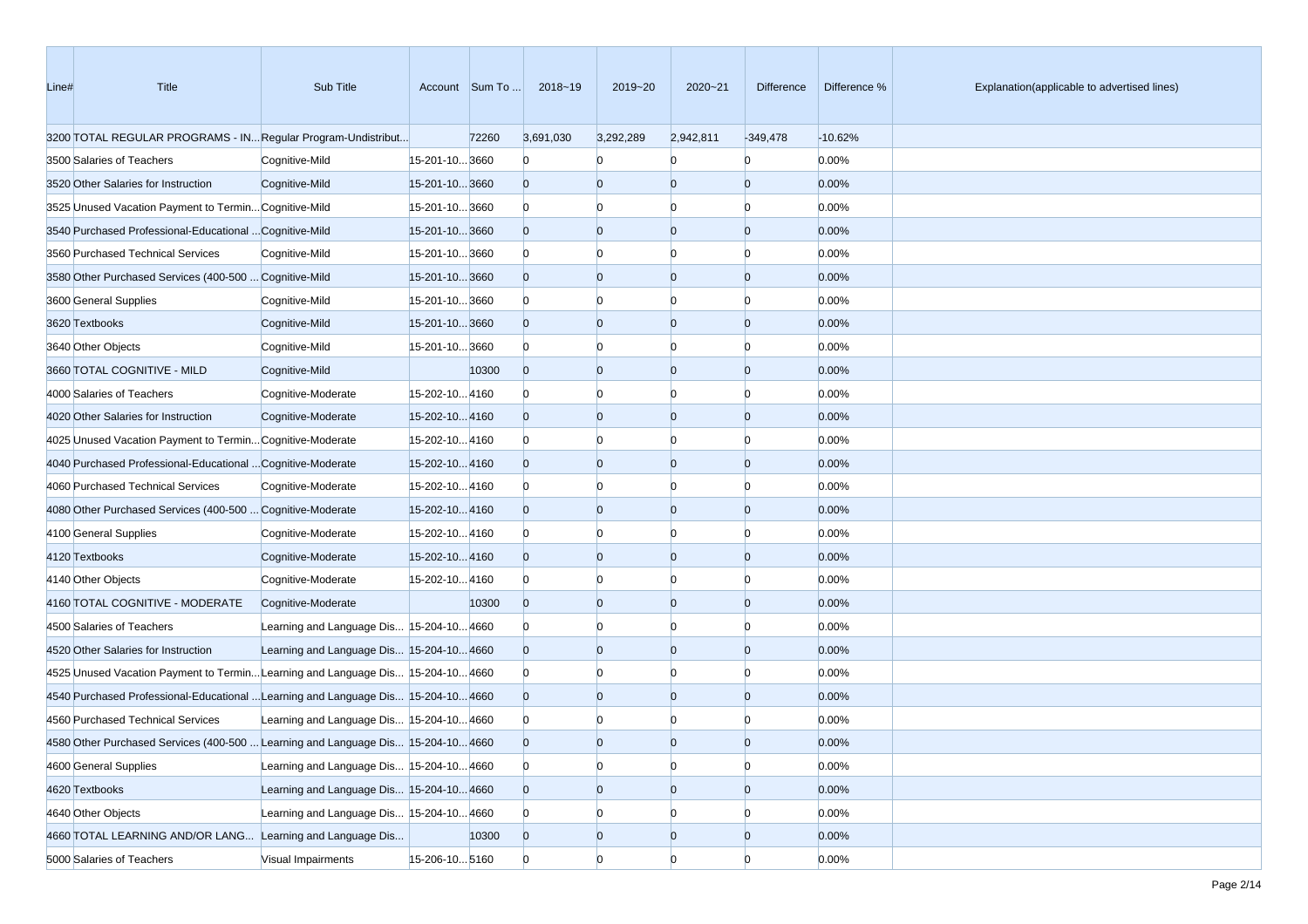| Line# | Title                                                            | Sub Title                      |                      | Account Sum To | 2018~19        | 2019~20        | 2020~21        | Difference     | Difference % | Explanation(applicable to advertised lines) |
|-------|------------------------------------------------------------------|--------------------------------|----------------------|----------------|----------------|----------------|----------------|----------------|--------------|---------------------------------------------|
|       | 5020 Other Salaries for Instruction                              | Visual Impairments             | 15-206-105160        |                | $\overline{0}$ | $\overline{0}$ | $\overline{0}$ | $\overline{0}$ | 0.00%        |                                             |
|       | 5025 Unused Vacation Payment to Termin Visual Impairments        |                                | 15-206-105160        |                | $\mathbf{0}$   | $\Omega$       | $\Omega$       | $\Omega$       | 0.00%        |                                             |
|       | 5040 Purchased Professional-Educational  Visual Impairments      |                                | 15-206-105160        |                | $\overline{0}$ | $\mathbf{0}$   | $\overline{0}$ | $\overline{0}$ | 0.00%        |                                             |
|       | 5060 Purchased Technical Services                                | Visual Impairments             | 15-206-105160        |                | $\mathbf{0}$   | $\Omega$       | $\Omega$       | n              | 0.00%        |                                             |
|       | 5080 Other Purchased Services (400-500  Visual Impairments       |                                | 15-206-105160        |                | $\overline{0}$ | $\Omega$       | $\overline{0}$ | $\Omega$       | 0.00%        |                                             |
|       | 5100 General Supplies                                            | Visual Impairments             | 15-206-105160        |                | $\mathbf{0}$   | $\Omega$       | $\Omega$       | n              | 0.00%        |                                             |
|       | 5120 Textbooks                                                   | Visual Impairments             | 15-206-10 5160       |                | $\overline{0}$ | $\overline{0}$ | $\overline{0}$ | $\overline{0}$ | 0.00%        |                                             |
|       | 5140 Other Objects                                               | Visual Impairments             | 15-206-105160        |                | $\mathbf{0}$   | $\Omega$       | $\Omega$       | $\Omega$       | 0.00%        |                                             |
|       | 5160 TOTAL VISUAL IMPAIRMENTS                                    | Visual Impairments             |                      | 10300          | $\overline{0}$ | $\Omega$       | $\overline{0}$ | $\Omega$       | 0.00%        |                                             |
|       | 5500 Salaries of Teachers                                        | <b>Auditory Impairments</b>    | 15-207-105660        |                | $\mathbf{0}$   | $\Omega$       | $\Omega$       | n              | 0.00%        |                                             |
|       | 5520 Other Salaries for Instruction                              | <b>Auditory Impairments</b>    | 15-207-105660        |                | $\overline{0}$ | $\Omega$       | $\overline{0}$ | $\Omega$       | 0.00%        |                                             |
|       | 5525 Unused Vacation Payment to Termin Auditory Impairments      |                                | 15-207-105660        |                | $\mathbf{0}$   | $\Omega$       | $\Omega$       | n              | 0.00%        |                                             |
|       | 5540 Purchased Professional-Educational  Auditory Impairments    |                                | 15-207-105660        |                | $\overline{0}$ | $\mathbf{0}$   | $\overline{0}$ | $\overline{0}$ | 0.00%        |                                             |
|       | 5560 Purchased Technical Services                                | <b>Auditory Impairments</b>    | 15-207-105660        |                | $\mathbf{0}$   | $\Omega$       | $\Omega$       | $\Omega$       | 0.00%        |                                             |
|       | 5580 Other Purchased Services (400-500  Auditory Impairments     |                                | 15-207-105660        |                | $\overline{0}$ | $\Omega$       | $\overline{0}$ | $\overline{0}$ | 0.00%        |                                             |
|       | 5600 General Supplies                                            | <b>Auditory Impairments</b>    | 15-207-105660        |                | $\mathbf{0}$   | $\Omega$       | $\Omega$       | n              | 0.00%        |                                             |
|       | 5620 Textbooks                                                   | <b>Auditory Impairments</b>    | 15-207-105660        |                | $\overline{0}$ | $\Omega$       | $\overline{0}$ | $\Omega$       | 0.00%        |                                             |
|       | 5640 Other Objects                                               | <b>Auditory Impairments</b>    | 15-207-105660        |                | $\mathbf{0}$   | $\Omega$       | $\Omega$       | n              | 0.00%        |                                             |
|       | 5660 TOTAL AUDITORY IMPAIRMENTS                                  | <b>Auditory Impairments</b>    |                      | 10300          | $\overline{0}$ | $\Omega$       | $\overline{0}$ | $\overline{0}$ | 0.00%        |                                             |
|       | 6000 Salaries of Teachers                                        | <b>Behavioral Disabilities</b> | 15-209-10 6160       |                | $\mathbf{0}$   | $\Omega$       | $\Omega$       | $\Omega$       | 0.00%        |                                             |
|       | 6020 Other Salaries for Instruction                              | <b>Behavioral Disabilities</b> | 15-209-10 6160       |                | $\overline{0}$ | $\mathbf{0}$   | $\overline{0}$ | $\Omega$       | 0.00%        |                                             |
|       | 6025 Unused Vacation Payment to Termin Behavioral Disabilities   |                                | 15-209-10 6160       |                | $\mathbf{0}$   | $\Omega$       | $\Omega$       | n              | 0.00%        |                                             |
|       | 6040 Purchased Professional-Educational  Behavioral Disabilities |                                | $15 - 209 - 10 6160$ |                | $\overline{0}$ | $\Omega$       | $\overline{0}$ | $\Omega$       | 0.00%        |                                             |
|       | 6060 Purchased Technical Services                                | <b>Behavioral Disabilities</b> | 15-209-10 6160       |                | $\mathbf{0}$   | $\Omega$       | n              | n              | 0.00%        |                                             |
|       | 6080 Other Purchased Services (400-500  Behavioral Disabilities  |                                | 15-209-10 6160       |                | $\overline{0}$ | $\Omega$       | $\overline{0}$ | $\overline{0}$ | 0.00%        |                                             |
|       | 6100 General Supplies                                            | <b>Behavioral Disabilities</b> | 15-209-10 6160       |                | $\mathbf{0}$   | 10,000         | 10,000         | $\Omega$       | 0.00%        |                                             |
|       | 6120 Textbooks                                                   | <b>Behavioral Disabilities</b> | 15-209-10 6160       |                | $\Omega$       | $\overline{0}$ | $\Omega$       | $\mathbf{0}$   | 0.00%        |                                             |
|       | 6140 Other Objects                                               | <b>Behavioral Disabilities</b> | 15-209-10 6160       |                | $\overline{0}$ | $\overline{0}$ | $\overline{0}$ | $\overline{0}$ | 0.00%        |                                             |
|       | 6160 TOTAL BEHAVIORAL DISABILITIES Behavioral Disabilities       |                                |                      | 10300          | $\overline{0}$ | 10,000         | 10,000         | $\overline{0}$ | 0.00%        |                                             |
|       | 6500 Salaries of Teachers                                        | <b>Multiple Disabilities</b>   | 15-212-10 6660       |                | $\overline{0}$ | $\Omega$       | $\overline{0}$ | $\mathbf{0}$   | 0.00%        |                                             |
|       | 6520 Other Salaries for Instruction                              | <b>Multiple Disabilities</b>   | 15-212-10 6660       |                | $\overline{0}$ | $\mathbf{0}$   | $\overline{0}$ | $\overline{0}$ | 0.00%        |                                             |
|       | 6525 Unused Vacation Payment to Termin Multiple Disabilities     |                                | 15-212-10 6660       |                | $\overline{0}$ | $\overline{0}$ | $\Omega$       | $\overline{0}$ | 0.00%        |                                             |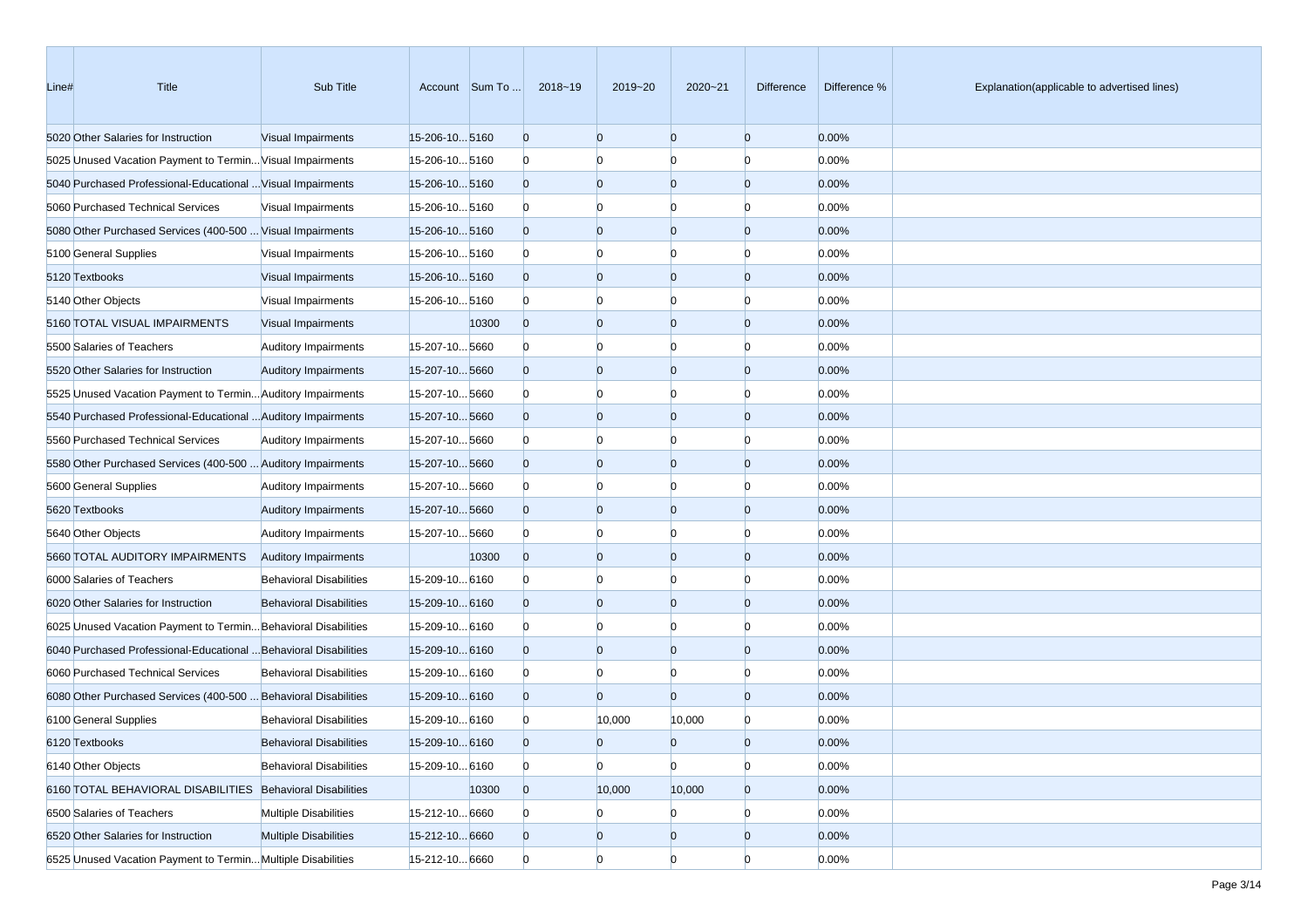| Line# | Title                                                                                 | Sub Title                                     |                | Account Sum To | 2018~19        | 2019~20        | 2020~21        | Difference     | Difference % | Explanation(applicable to advertised lines) |
|-------|---------------------------------------------------------------------------------------|-----------------------------------------------|----------------|----------------|----------------|----------------|----------------|----------------|--------------|---------------------------------------------|
|       | 6540 Purchased Professional-Educational  Multiple Disabilities                        |                                               | 15-212-10 6660 |                | $\overline{0}$ | $\overline{0}$ | $\overline{0}$ | $\overline{0}$ | 0.00%        |                                             |
|       | 6560 Purchased Technical Services                                                     | <b>Multiple Disabilities</b>                  | 15-212-10 6660 |                | $\mathbf{0}$   | $\Omega$       | $\Omega$       | $\Omega$       | 0.00%        |                                             |
|       | 6580 Other Purchased Services (400-500  Multiple Disabilities                         |                                               | 15-212-10 6660 |                | $\overline{0}$ | $\overline{0}$ | $\overline{0}$ | $\overline{0}$ | 0.00%        |                                             |
|       | 6600 General Supplies                                                                 | <b>Multiple Disabilities</b>                  | 15-212-10 6660 |                | $\Omega$       | $\Omega$       | $\Omega$       | $\Omega$       | 0.00%        |                                             |
|       | 6620 Textbooks                                                                        | <b>Multiple Disabilities</b>                  | 15-212-10 6660 |                | $\overline{0}$ | $\overline{0}$ | $\overline{0}$ | $\Omega$       | 0.00%        |                                             |
|       | 6640 Other Objects                                                                    | <b>Multiple Disabilities</b>                  | 15-212-10 6660 |                | $\Omega$       | $\Omega$       | n              | n              | 0.00%        |                                             |
|       | 6660 TOTAL MULTIPLE DISABILITIES                                                      | <b>Multiple Disabilities</b>                  |                | 10300          | $\overline{0}$ | $\Omega$       | $\Omega$       | $\overline{0}$ | 0.00%        |                                             |
|       | 7000 Salaries of Teachers                                                             | Resource Room/Resource   15-213-10 7160       |                |                | 605,758        | 1,020,125      | 556,393        | $-463,732$     | -45.46%      |                                             |
|       | 7020 Other Salaries for Instruction                                                   | Resource Room/Resource  15-213-107160         |                |                | $\overline{0}$ | $\Omega$       | $\Omega$       | $\overline{0}$ | 0.00%        |                                             |
|       | 7025 Unused Vacation Payment to TerminResource Room/Resource  15-213-107160           |                                               |                |                | $\bf{0}$       | $\Omega$       | $\Omega$       | $\Omega$       | 0.00%        |                                             |
|       | 7040 Purchased Professional-Educational  Resource Room/Resource  15-213-10 7160       |                                               |                |                | $\overline{0}$ | $\overline{0}$ | $\overline{0}$ | $\overline{0}$ | 0.00%        |                                             |
|       | 7060 Purchased Technical Services                                                     | Resource Room/Resource   15-213-10 7160       |                |                | $\Omega$       | $\overline{0}$ | $\Omega$       | n              | 0.00%        |                                             |
|       | 7080 Other Purchased Services (400-500  Resource Room/Resource  15-213-10 7160        |                                               |                |                | $\overline{0}$ | $\Omega$       | $\Omega$       | $\Omega$       | 0.00%        |                                             |
|       | 7100 General Supplies                                                                 | Resource Room/Resource   15-213-10 7160       |                |                | $\bf{0}$       | 10,000         | 10,000         | $\Omega$       | 0.00%        |                                             |
|       | 7120 Textbooks                                                                        | Resource Room/Resource   15-213-10 7160       |                |                | $\overline{0}$ | $\overline{0}$ | $\Omega$       | $\overline{0}$ | 0.00%        |                                             |
|       | 7140 Other Objects                                                                    | Resource Room/Resource   15-213-10 7160       |                |                | $\Omega$       | $\Omega$       | n              | $\Omega$       | 0.00%        |                                             |
|       | 7160 TOTAL RESOURCE ROOM/RESOU Resource Room/Resource                                 |                                               |                | 10300          | 605,758        | 1,030,125      | 566,393        | $-463,732$     | $-45.02%$    |                                             |
|       | 7500 Salaries of Teachers                                                             | Autism                                        | 15-214-107660  |                | $\mathbf{0}$   | $\Omega$       | n              | $\Omega$       | 0.00%        |                                             |
|       | 7520 Other Salaries for Instruction                                                   | Autism                                        | 15-214-107660  |                | $\mathbf{0}$   | $\overline{0}$ | $\overline{0}$ | $\overline{0}$ | 0.00%        |                                             |
|       | 7525 Unused Vacation Payment to Termin Autism                                         |                                               | 15-214-107660  |                | $\Omega$       | $\Omega$       | $\Omega$       | n              | 0.00%        |                                             |
|       | 7540 Purchased Professional-Educational  Autism                                       |                                               | 15-214-107660  |                | $\overline{0}$ | $\overline{0}$ | $\overline{0}$ | $\Omega$       | 0.00%        |                                             |
|       | 7560 Purchased Technical Services                                                     | Autism                                        | 15-214-107660  |                | $\Omega$       | $\Omega$       | $\Omega$       | n              | 0.00%        |                                             |
|       | 7580 Other Purchased Services (400-500  Autism                                        |                                               | 15-214-107660  |                | $\overline{0}$ | $\overline{0}$ | $\Omega$       | $\Omega$       | 0.00%        |                                             |
|       | 7600 General Supplies                                                                 | Autism                                        | 15-214-107660  |                | $\Omega$       | $\Omega$       | $\Omega$       | n              | 0.00%        |                                             |
|       | 7620 Textbooks                                                                        | Autism                                        | 15-214-107660  |                | $\overline{0}$ | $\overline{0}$ | $\overline{0}$ | $\Omega$       | 0.00%        |                                             |
|       | 7640 Other Objects                                                                    | Autism                                        | 15-214-107660  |                | $\Omega$       |                |                |                | 0.00%        |                                             |
|       | 7660 TOTAL AUTISM                                                                     | Autism                                        |                | 10300          | <sup>0</sup>   | $\Omega$       | $\Omega$       |                | 0.00%        |                                             |
|       | 8000 Salaries of Teachers                                                             | Preschool Disabilities Part Ti 15-215-10 8140 |                |                | $\mathbf{0}$   | $\overline{0}$ | $\overline{0}$ | $\overline{0}$ | 0.00%        |                                             |
|       | 8020 Other Salaries for Instruction                                                   | Preschool Disabilities Part Ti 15-215-10 8140 |                |                | $\overline{0}$ | $\overline{0}$ | $\mathbf{0}$   | $\overline{0}$ | 0.00%        |                                             |
|       | 8025 Unused Vacation Payment to Termin Preschool Disabilities Part Ti 15-215-10 8140  |                                               |                |                | $\mathbf{0}$   | $\bf{0}$       | $\bf{0}$       | n              | 0.00%        |                                             |
|       | 8040 Purchased Professional-Educational  Preschool Disabilities Part Ti15-215-10 8140 |                                               |                |                | $\overline{0}$ | $\mathbf{0}$   | $\mathbf{0}$   | $\overline{0}$ | 0.00%        |                                             |
|       | 8060 Purchased Technical Services                                                     | Preschool Disabilities Part Ti 15-215-10 8140 |                |                | $\mathbf{0}$   | $\overline{0}$ | $\Omega$       | $\Omega$       | 0.00%        |                                             |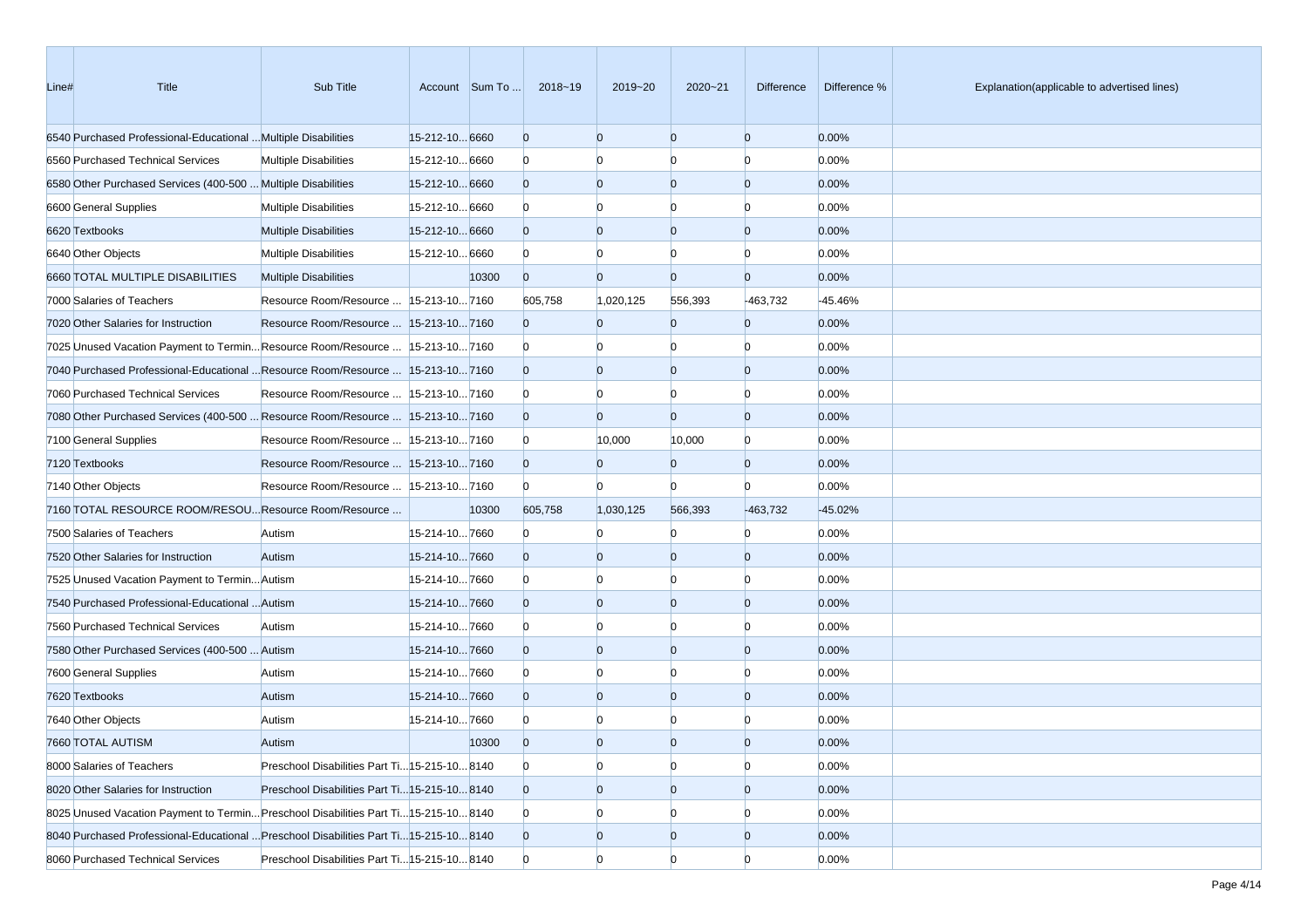| Line# | Title                                                                                  | Sub Title                                     |                 | Account Sum To | 2018~19        | 2019~20        | 2020~21        | Difference     | Difference % | Explanation(applicable to advertised lines) |
|-------|----------------------------------------------------------------------------------------|-----------------------------------------------|-----------------|----------------|----------------|----------------|----------------|----------------|--------------|---------------------------------------------|
|       | 8080 Other Purchased Services (400-500  Preschool Disabilities Part Ti15-215-10 8140   |                                               |                 |                | $\mathbf{0}$   | $\overline{0}$ | $\overline{0}$ | $\mathbf{0}$   | 0.00%        |                                             |
|       | 8100 General Supplies                                                                  | Preschool Disabilities Part Ti 15-215-10 8140 |                 |                | $\mathbf{0}$   | n              |                | n              | 0.00%        |                                             |
|       | 8120 Other Objects                                                                     | Preschool Disabilities Part Ti 15-215-10 8140 |                 |                | $\overline{0}$ | $\overline{0}$ | $\overline{0}$ | $\mathbf{0}$   | 0.00%        |                                             |
|       | 8140 TOTAL PRESCHOOL DISABILITIES Preschool Disabilities Part Ti                       |                                               |                 | 10300          | $\mathbf{0}$   | $\Omega$       | n              | n              | 0.00%        |                                             |
|       | 8500 Salaries of Teachers                                                              | Preschool Disabilities Full Ti 15-216-10 8640 |                 |                | $\mathbf{0}$   | $\overline{0}$ | $\overline{0}$ | $\mathbf{0}$   | 0.00%        |                                             |
|       | 8520 Other Salaries for Instruction                                                    | Preschool Disabilities Full Ti 15-216-10 8640 |                 |                | $\mathbf{0}$   | $\Omega$       | $\Omega$       | $\Omega$       | 0.00%        |                                             |
|       | 8525 Unused Vacation Payment to Termin Preschool Disabilities Full Ti 15-216-10 8640   |                                               |                 |                | $\overline{0}$ | $\overline{0}$ | $\overline{0}$ | $\mathbf{0}$   | 0.00%        |                                             |
|       | 8640 Purchased Professional-Educational  Preschool Disabilities Full Ti 15-216-10 8640 |                                               |                 |                | $\bf{0}$       | n              | n              | n              | 0.00%        |                                             |
|       | 8560 Purchased Technical Services                                                      | Preschool Disabilities Full Ti 15-216-10 8640 |                 |                | $\overline{0}$ | $\overline{0}$ | $\overline{0}$ | $\mathbf{0}$   | 0.00%        |                                             |
|       | 8680 Other Purchased Services (400-500  Preschool Disabilities Full Ti 15-216-10 8640  |                                               |                 |                | $\mathbf{0}$   | n              |                | n              | 0.00%        |                                             |
|       | 8600 General Supplies                                                                  | Preschool Disabilities Full Ti 15-216-10 8640 |                 |                | $\overline{0}$ | $\overline{0}$ | $\overline{0}$ | $\mathbf{0}$   | 0.00%        |                                             |
|       | 8620 Other Objects                                                                     | Preschool Disabilities Full Ti 15-216-10 8640 |                 |                | $\bf{0}$       | $\Omega$       | n              | n              | 0.00%        |                                             |
|       | 8640 TOTAL PRESCHOOL DISABILITIES Preschool Disabilities Full Ti                       |                                               |                 | 10300          | $\mathbf{0}$   | $\overline{0}$ | $\overline{0}$ | $\mathbf{0}$   | 0.00%        |                                             |
|       | 10 Salaries of Teachers                                                                | Cognitive - Severe                            | 15-222-10 10150 |                | $\bf{0}$       | $\Omega$       | $\Omega$       | n              | 0.00%        |                                             |
|       | 10 Other Salaries for Instruction                                                      | Cognitive - Severe                            | 15-222-1010150  |                | $\overline{0}$ | $\overline{0}$ | $\overline{0}$ | $\mathbf{0}$   | 0.00%        |                                             |
|       | 10 Unused Vacation Payment to Termin Cognitive - Severe                                |                                               | 15-222-10 10150 |                | $\bf{0}$       | n              | n              | n              | 0.00%        |                                             |
|       | 10 Purchased Professional-Educational  Cognitive - Severe                              |                                               | 15-222-10 10150 |                | $\overline{0}$ | $\overline{0}$ | $\overline{0}$ | $\mathbf{0}$   | 0.00%        |                                             |
|       | 10 Purchased Technical Services                                                        | Cognitive - Severe                            | 15-222-10 10150 |                | $\bf{0}$       | n              |                | n              | 0.00%        |                                             |
|       | 10 Other Purchased Services (400-500  Cognitive - Severe                               |                                               | 15-222-10 10150 |                | $\overline{0}$ | $\overline{0}$ | $\overline{0}$ | $\mathbf{0}$   | 0.00%        |                                             |
|       | 10 General Supplies                                                                    | Cognitive - Severe                            | 15-222-10 10150 |                | $\bf{0}$       | $\Omega$       | n              | $\Omega$       | 0.00%        |                                             |
|       | 10 Textbooks                                                                           | Cognitive - Severe                            | 15-222-10 10150 |                | $\overline{0}$ | $\overline{0}$ | $\overline{0}$ | $\mathbf{0}$   | 0.00%        |                                             |
|       | 10 Other Objects                                                                       | Cognitive - Severe                            | 15-222-10 10150 |                | $\bf{0}$       | $\Omega$       | n              | $\Omega$       | 0.00%        |                                             |
|       | 10 TOTAL COGNITIVE - SEVERE                                                            | <b>Cognitive Severe</b>                       |                 | 10300          | $\overline{0}$ | $\overline{0}$ | $\Omega$       | $\overline{0}$ | 0.00%        |                                             |
|       | 10 TOTAL SPECIAL EDUCATION - IN                                                        |                                               |                 | 72260          | 605,758        | 1,040,125      | 576,393        | $-463,732$     | -44.58%      |                                             |
|       | 11 Salaries of Teachers                                                                | <b>Basic Skills/Remedial</b>                  | 15-230-10 11160 |                | $\Omega$       | $\Omega$       | $\Omega$       | $\overline{0}$ | 0.00%        |                                             |
|       | 11 Other Salaries for Instruction                                                      | <b>Basic Skills/Remedial</b>                  | 15-230-10 11160 |                | $\bf{0}$       | n              |                | n              | 0.00%        |                                             |
|       | 11 Unused Vacation Payment to Termin Basic Skills/Remedial                             |                                               | 15-230-10 11160 |                | $\Omega$       | $\Omega$       | $\Omega$       | $\Omega$       | 0.00%        |                                             |
|       | 11 Purchased Professional-Educational  Basic Skills/Remedial                           |                                               | 15-230-10 11160 |                | $\overline{0}$ | $\overline{0}$ | $\overline{0}$ | $\overline{0}$ | 0.00%        |                                             |
|       | 11 Purchased Technical Services                                                        | <b>Basic Skills/Remedial</b>                  | 15-230-10 11160 |                | $\mathbf{0}$   | $\mathbf{0}$   | $\overline{0}$ | $\overline{0}$ | 0.00%        |                                             |
|       | 11 Other Purchased Services (400-500  Basic Skills/Remedial                            |                                               | 15-230-10 11160 |                | $\mathbf{0}$   | $\overline{0}$ |                | $\Omega$       | 0.00%        |                                             |
|       | 11 General Supplies                                                                    | <b>Basic Skills/Remedial</b>                  | 15-230-10 11160 |                | $\mathbf{0}$   | $\mathbf{0}$   | $\mathbf{0}$   | $\overline{0}$ | 0.00%        |                                             |
|       | 11 Textbooks                                                                           | Basic Skills/Remedial                         | 15-230-10 11160 |                | $\overline{0}$ | $\overline{0}$ | $\Omega$       | $\Omega$       | 0.00%        |                                             |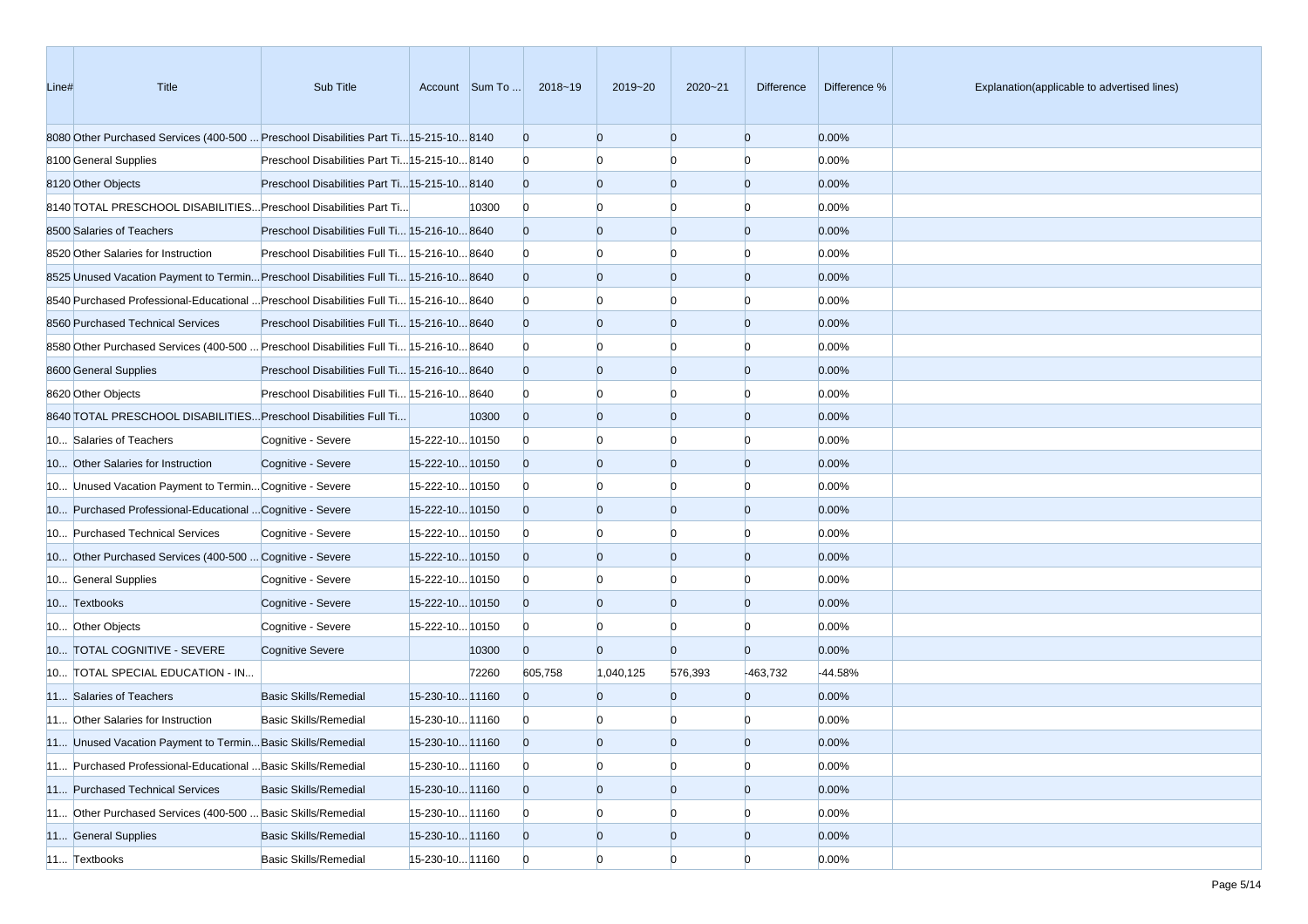| Line# | <b>Title</b>                                                                      | Sub Title                                  |                 | Account Sum To | 2018~19        | 2019~20        | 2020~21        | <b>Difference</b> | Difference % | Explanation(applicable to advertised lines) |
|-------|-----------------------------------------------------------------------------------|--------------------------------------------|-----------------|----------------|----------------|----------------|----------------|-------------------|--------------|---------------------------------------------|
|       | 11 Other Objects                                                                  | <b>Basic Skills/Remedial</b>               | 15-230-10 11160 |                | $\overline{0}$ | $\Omega$       | $\overline{0}$ | $\overline{0}$    | 0.00%        |                                             |
|       | 11 TOTAL BASIC SKILLS/REMEDIAL - Basic Skills/Remedial                            |                                            |                 | 72260          | $\mathbf{0}$   |                | $\Omega$       | $\Omega$          | 0.00%        |                                             |
|       | 12 Salaries of Teachers                                                           | <b>Bilingual Education</b>                 | 15-240-10 12160 |                | $\overline{0}$ | $\Omega$       | $\overline{0}$ | $\overline{0}$    | 0.00%        |                                             |
|       | 12 Other Salaries for Instruction                                                 | <b>Bilingual Education</b>                 | 15-240-10 12160 |                | $\mathbf{0}$   |                |                |                   | 0.00%        |                                             |
|       | 12 Unused Vacation Payment to Termin Bilingual Education                          |                                            | 15-240-10 12160 |                | $\overline{0}$ | $\Omega$       | $\overline{0}$ | $\overline{0}$    | 0.00%        |                                             |
|       | 12 Purchased Professional-Educational  Bilingual Education                        |                                            | 15-240-10 12160 |                | $\mathbf{0}$   |                | $\Omega$       | $\Omega$          | 0.00%        |                                             |
|       | 12 Purchased Technical Services                                                   | <b>Bilingual Education</b>                 | 15-240-10 12160 |                | $\overline{0}$ | $\Omega$       | $\overline{0}$ | $\overline{0}$    | 0.00%        |                                             |
|       | 12 Other Purchased Services (400-500  Bilingual Education                         |                                            | 15-240-10 12160 |                | $\overline{0}$ |                | n              | $\Omega$          | 0.00%        |                                             |
|       | 12 General Supplies                                                               | <b>Bilingual Education</b>                 | 15-240-10 12160 |                | $\overline{0}$ | $\Omega$       | $\overline{0}$ | $\overline{0}$    | 0.00%        |                                             |
|       | 12 Textbooks                                                                      | <b>Bilingual Education</b>                 | 15-240-10 12160 |                | $\overline{0}$ |                | n              | n                 | 0.00%        |                                             |
|       | 12 Other Objects                                                                  | <b>Bilingual Education</b>                 | 15-240-10 12160 |                | $\overline{0}$ | $\Omega$       | $\overline{0}$ | $\overline{0}$    | 0.00%        |                                             |
|       | 12 TOTAL BILINGUAL EDUCATION - I Bilingual Education                              |                                            |                 | 72260          | $\overline{0}$ |                | n              | $\Omega$          | 0.00%        |                                             |
|       | 13 Salaries of Teachers                                                           | Vocational Programs-Local I 15-3XX-1 13160 |                 |                | $\overline{0}$ | $\Omega$       | $\overline{0}$ | $\overline{0}$    | 0.00%        |                                             |
|       | 13 Other Salaries for Instruction                                                 | Vocational Programs-Local I 15-3XX-1 13160 |                 |                | $\overline{0}$ |                | $\Omega$       | $\Omega$          | 0.00%        |                                             |
|       | 13 Unused Vacation Payment to TerminVocational Programs-Local I 15-3XX-1 13160    |                                            |                 |                | $\overline{0}$ | $\Omega$       | $\overline{0}$ | $\overline{0}$    | 0.00%        |                                             |
|       | 13 Purchased Professional-Educational  Vocational Programs-Local I 15-3XX-1 13160 |                                            |                 |                | $\overline{0}$ |                |                |                   | 0.00%        |                                             |
|       | 13 Purchased Technical Services                                                   | Vocational Programs-Local I 15-3XX-1 13160 |                 |                | $\overline{0}$ | $\Omega$       | $\overline{0}$ | $\overline{0}$    | 0.00%        |                                             |
|       | 13 Other Purchased Services (400-500  Vocational Programs-Local I 15-3XX-1 13160  |                                            |                 |                | $\overline{0}$ |                | $\Omega$       | $\Omega$          | 0.00%        |                                             |
|       | 13 General Supplies                                                               | Vocational Programs-Local I 15-3XX-1 13160 |                 |                | $\overline{0}$ | $\Omega$       | $\overline{0}$ | $\overline{0}$    | 0.00%        |                                             |
|       | 13 Textbooks                                                                      | Vocational Programs-Local I 15-3XX-1 13160 |                 |                | $\overline{0}$ |                | $\Omega$       | $\Omega$          | 0.00%        |                                             |
|       | 13 Other Objects                                                                  | Vocational Programs-Local I 15-3XX-1 13160 |                 |                | $\overline{0}$ | $\Omega$       | $\overline{0}$ | $\overline{0}$    | 0.00%        |                                             |
|       | 13 TOTAL VOCATIONAL PROGRAMS  Vocational Programs-Local I 15-3XX-1 72260          |                                            |                 |                | $\overline{0}$ | $\Omega$       | $\Omega$       | n                 | 0.00%        |                                             |
|       | 17 Salaries                                                                       | SCHOOL-SPON. CO/EXTR 15-401-10 17100       |                 |                | 32,420         | 56,874         | 67,200         | 10,326            | 18.16%       |                                             |
|       | 17 Unused Vacation Payment to TerminSCHOOL-SPON. CO/EXTR 15-401-10 17100          |                                            |                 |                | $\overline{0}$ |                | $\Omega$       | $\Omega$          | 0.00%        |                                             |
|       | 17 Purchased Services (300-500 series) SCHOOL-SPON. CO/EXTR 15-401-10 17100       |                                            |                 |                | $\overline{0}$ | $\Omega$       | $\overline{0}$ | $\overline{0}$    | 0.00%        |                                             |
|       | 17 Supplies and Materials                                                         | SCHOOL-SPON. CO/EXTR 15-401-1017100        |                 |                | $\overline{0}$ |                |                |                   | 0.00%        |                                             |
|       | 17 Other Objects                                                                  | SCHOOL-SPON. CO/EXTR 15-401-10 17100       |                 |                | $\Omega$       | $\Omega$       | $\Omega$       | $\Omega$          | 0.00%        |                                             |
|       | 17 TOTAL SCHOOL-SPON. CO/EXTR SCHOOL-SPON. CO/EXTR 15-401-10 72260                |                                            |                 |                | 32,420         | 56,874         | 67,200         | 10,326            | 18.16%       |                                             |
|       | 17 Salaries                                                                       | SCHOOL-SPONSORED AT 15-402-10 17600        |                 |                | 134,361        | 190,278        | 168,100        | $-22,178$         | $-11.66%$    |                                             |
|       | 17 Unused Vacation Payment to TerminSCHOOL-SPONSORED AT 15-402-1017600            |                                            |                 |                | $\bf{0}$       | $\Omega$       | $\overline{0}$ | $\overline{0}$    | 0.00%        |                                             |
|       | 17 Purchased Services (300-500 series) SCHOOL-SPONSORED AT 15-402-10 17600        |                                            |                 |                | $\overline{0}$ | $\overline{0}$ | $\overline{0}$ | $\overline{0}$    | 0.00%        |                                             |
|       | 17 Supplies and Materials                                                         | SCHOOL-SPONSORED AT 15-402-10 17600        |                 |                | 18,411         | 48,906         | 45,906         | $-3,000$          | $-6.13%$     |                                             |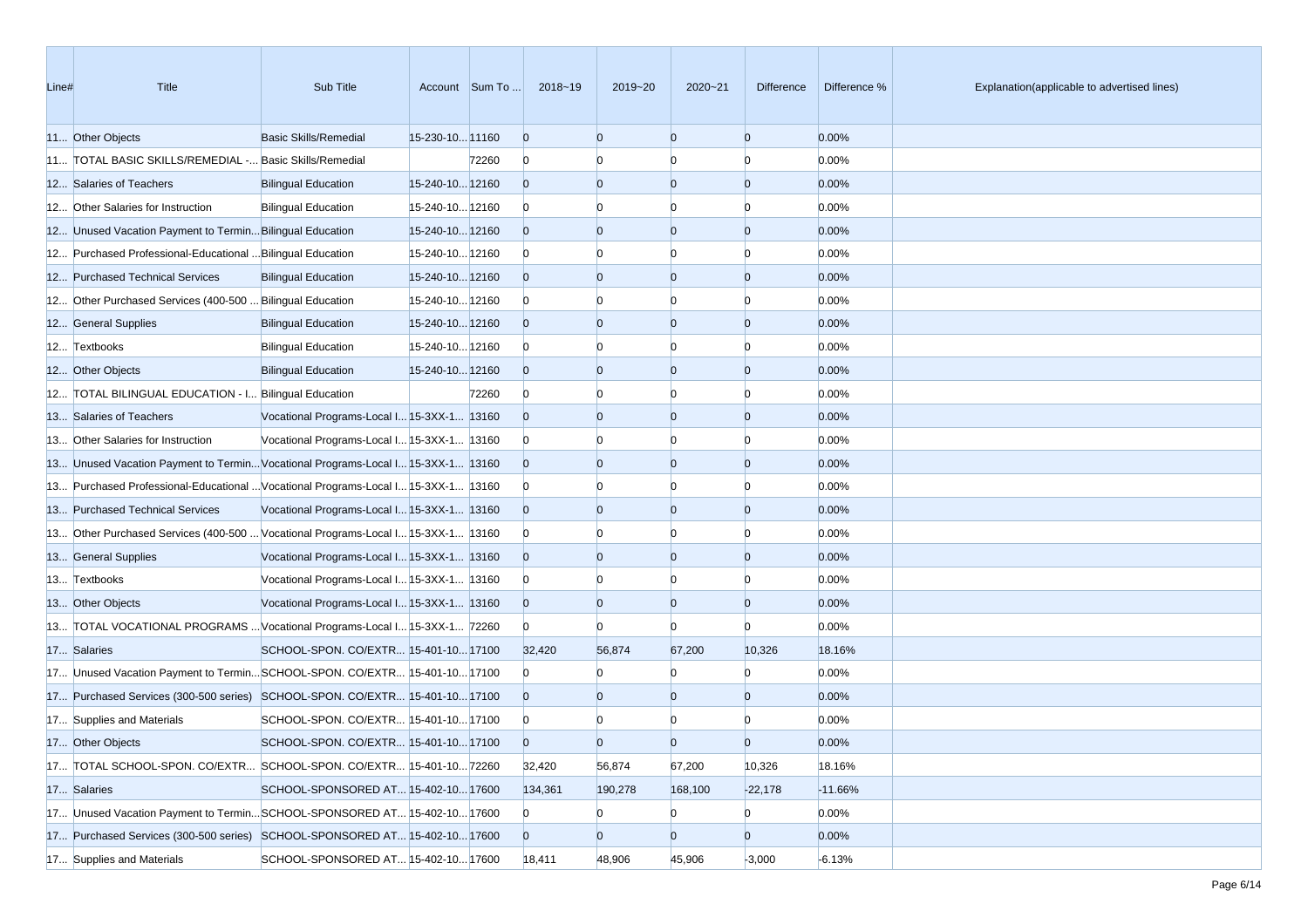| Line# | <b>Title</b>                                                                     | Sub Title                            | Account Sum To | 2018~19        | 2019~20        | $2020 - 21$    | <b>Difference</b> | Difference % | Explanation(applicable to advertised lines) |
|-------|----------------------------------------------------------------------------------|--------------------------------------|----------------|----------------|----------------|----------------|-------------------|--------------|---------------------------------------------|
|       | 17 Other Objects                                                                 | SCHOOL-SPONSORED AT 15-402-10 17600  |                | 13,000         | $\overline{0}$ | 13,000         | 13,000            | 100.00%      |                                             |
|       | 17 TOTAL SCHOOL-SPONSORED AT SCHOOL-SPONSORED AT 15-402-10 72260                 |                                      |                | 165,772        | 239,184        | 227,006        | $-12,178$         | $-5.09%$     |                                             |
|       | 19 Salaries of Teachers                                                          | BEFORE/AFTER SCHOOL  15-421-10 19160 |                | 61,639         | 27,750         | 27,306         | $-444$            | $-1.60%$     |                                             |
|       | 19 Other Salaries of Instruction                                                 | BEFORE/AFTER SCHOOL  15-421-10 19160 |                | $\mathbf{0}$   |                | n              | $\Omega$          | 0.00%        |                                             |
|       | 19 Salaries of Teacher Tutors                                                    | BEFORE/AFTER SCHOOL  15-421-10 19160 |                | $\overline{0}$ | $\Omega$       | $\Omega$       | $\overline{0}$    | 0.00%        |                                             |
|       | 19 Salaries of Reading Specialists                                               | BEFORE/AFTER SCHOOL  15-421-10 19160 |                | $\overline{0}$ |                | $\Omega$       | $\Omega$          | 0.00%        |                                             |
|       | 19 Unused Vacation Payment to TerminBEFORE/AFTER SCHOOL  15-421-10 19160         |                                      |                | $\overline{0}$ | $\Omega$       | $\overline{0}$ | $\overline{0}$    | 0.00%        |                                             |
|       | 19 Purchased Professional & Technical  BEFORE/AFTER SCHOOL  15-421-10 19160      |                                      |                | $\overline{0}$ |                | n              | $\Omega$          | 0.00%        |                                             |
|       | 19 Other Purchased Services (400-500  BEFORE/AFTER SCHOOL  15-421-10 19160       |                                      |                | $\overline{0}$ | $\Omega$       | $\overline{0}$ | $\overline{0}$    | 0.00%        |                                             |
|       | 19 Supplies & Materials                                                          | BEFORE/AFTER SCHOOL  15-421-10 19160 |                | $\overline{0}$ |                | n              | $\Omega$          | 0.00%        |                                             |
|       | 19 Other Objects                                                                 | BEFORE/AFTER SCHOOL  15-421-10 19160 |                | $\overline{0}$ | $\Omega$       | $\overline{0}$ | $\overline{0}$    | 0.00%        |                                             |
|       | 19 TOTAL BEFORE/AFTER SCHOOL  BEFORE/AFTER SCHOOL                                |                                      | 19620          | 61,639         | 27,750         | 27,306         | $-444$            | $-1.60%$     |                                             |
|       | 19 Salaries                                                                      | BEFORE/AFTER SCHOOL  15-421-20 19600 |                | $\Omega$       | $\Omega$       | $\overline{0}$ | $\overline{0}$    | 0.00%        |                                             |
|       | 19 Unused Vacation Payment to Termin BEFORE/AFTER SCHOOL  15-421-20 19600        |                                      |                | $\overline{0}$ |                | $\Omega$       | $\Omega$          | 0.00%        |                                             |
|       | 19600 19 Purchased Professional and Technic BEFORE/AFTER SCHOOL  15-421-20 19600 |                                      |                | $\overline{0}$ | $\Omega$       | $\Omega$       | $\overline{0}$    | 0.00%        |                                             |
|       | 19 Purchased Services (400-500 series) BEFORE/AFTER SCHOOL  15-421-20 19600      |                                      |                | $\overline{0}$ |                |                | n                 | 0.00%        |                                             |
|       | 19 Supplies and Materials                                                        | BEFORE/AFTER SCHOOL  15-421-20 19600 |                | $\overline{0}$ | $\Omega$       | $\overline{0}$ | $\overline{0}$    | 0.00%        |                                             |
|       | 19 Other Objects                                                                 | BEFORE/AFTER SCHOOL  15-421-20 19600 |                | $\mathbf{0}$   |                | $\Omega$       | $\Omega$          | 0.00%        |                                             |
|       | 19 TOTAL BEFORE/AFTER SCHOOL  BEFORE/AFTER SCHOOL                                |                                      | 19620          | $\overline{0}$ | $\overline{0}$ | $\overline{0}$ | $\overline{0}$    | 0.00%        |                                             |
|       | 19 TOTAL BEFORE/AFTER SCHOOL                                                     |                                      | 72260          | 61,639         | 27,750         | 27,306         | $-444$            | $-1.60%$     |                                             |
|       | 20 Salaries of Teachers                                                          | SUMMER SCHOOL - INST 15-422-10 20180 |                | $\Omega$       | $\Omega$       | $\Omega$       | $\overline{0}$    | 0.00%        |                                             |
|       | 20 Other Salaries of Instruction                                                 | SUMMER SCHOOL - INST 15-422-10 20180 |                | $\mathbf{0}$   |                | n              | $\Omega$          | 0.00%        |                                             |
|       | 20 Salaries of Teacher Tutors                                                    | SUMMER SCHOOL - INST 15-422-10 20180 |                | $\overline{0}$ | $\Omega$       | $\Omega$       | $\overline{0}$    | 0.00%        |                                             |
|       | 20 Salaries of Reading Specialists                                               | SUMMER SCHOOL - INST 15-422-10 20180 |                | $\overline{0}$ |                | n              | $\Omega$          | 0.00%        |                                             |
|       | 20 Unused Vacation Payment to TerminSUMMER SCHOOL - INST 15-422-1020180          |                                      |                | $\overline{0}$ | $\Omega$       | $\overline{0}$ | $\overline{0}$    | 0.00%        |                                             |
|       | 20 Purchased Professional & Technical  SUMMER SCHOOL - INST 15-422-10 20180      |                                      |                | $\overline{0}$ |                |                |                   | 0.00%        |                                             |
|       | 20 Other Purchased Services (400-500  SUMMER SCHOOL - INST 15-422-10 20180       |                                      |                | $\overline{0}$ | $\Omega$       | $\Omega$       | $\Omega$          | 0.00%        |                                             |
|       | 20 General Supplies                                                              | SUMMER SCHOOL - INST 15-422-10 20180 |                | $\mathbf{0}$   | $\Omega$       | $\overline{0}$ | $\overline{0}$    | 0.00%        |                                             |
|       | 20 Textbooks                                                                     | SUMMER SCHOOL - INST 15-422-10 20180 |                | $\overline{0}$ | $\overline{0}$ | $\overline{0}$ | $\overline{0}$    | 0.00%        |                                             |
|       | 20 Other Objects                                                                 | SUMMER SCHOOL - INST 15-422-10 20180 |                | $\mathbf{0}$   | $\Omega$       | $\Omega$       | $\Omega$          | 0.00%        |                                             |
|       | 20 TOTAL SUMMER SCHOOL - INSTR                                                   |                                      | 20620          | $\overline{0}$ | $\overline{0}$ | $\overline{0}$ | $\overline{0}$    | 0.00%        |                                             |
|       | 20 Salaries                                                                      | SUMMER SCHOOL - SUPP 15-422-20 20600 |                | $\overline{0}$ | $\Omega$       | $\Omega$       | $\Omega$          | 0.00%        |                                             |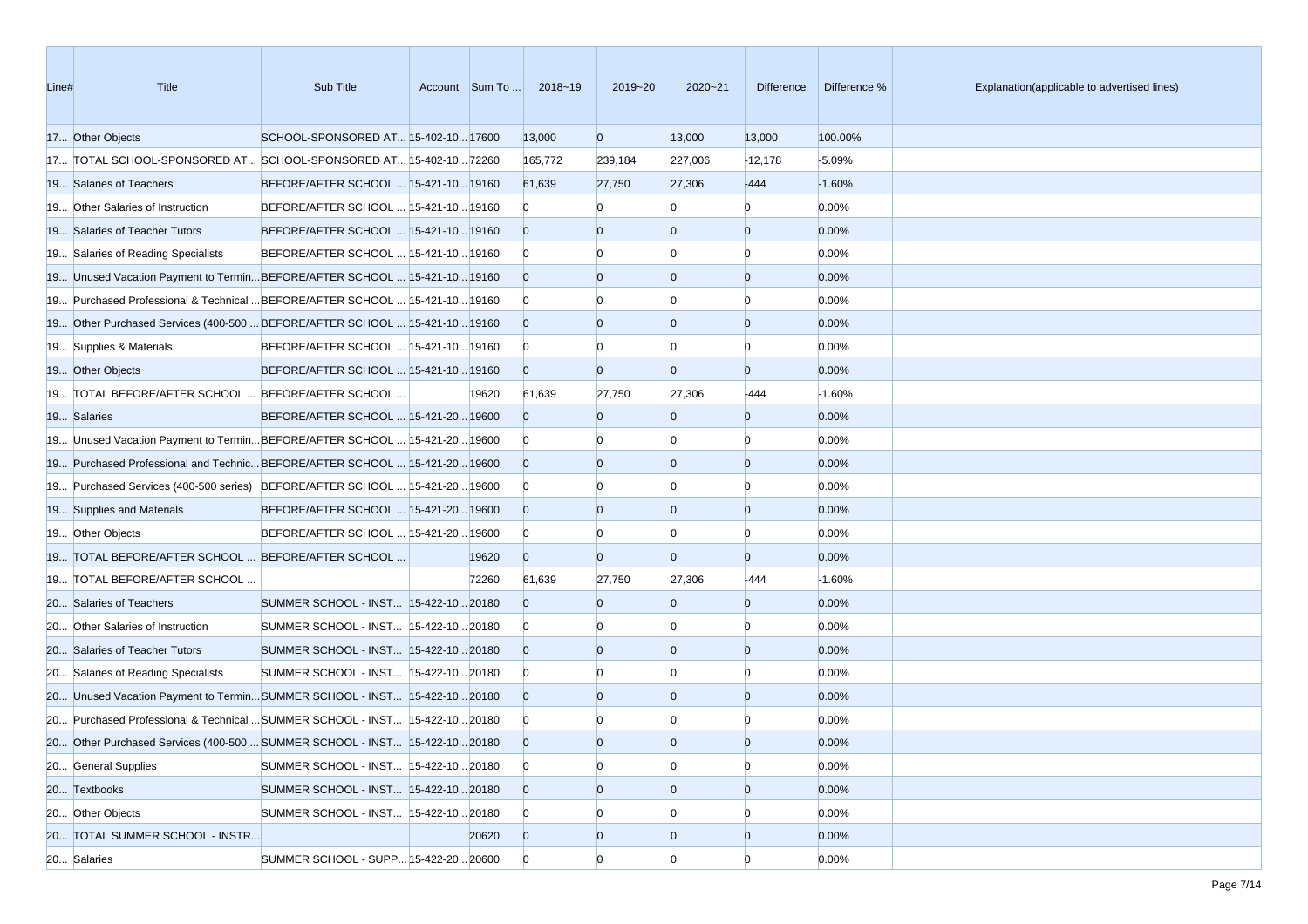| Line# | Title                                                                         | Sub Title                              |       | Account Sum To  2018~19 | 2019~20        | $2020 - 21$    | Difference     | Difference % | Explanation(applicable to advertised lines) |
|-------|-------------------------------------------------------------------------------|----------------------------------------|-------|-------------------------|----------------|----------------|----------------|--------------|---------------------------------------------|
|       | 20 Unused Vacation Payment to TerminSUMMER SCHOOL - SUPP 15-422-20 20600      |                                        |       | $\overline{0}$          | $\Omega$       | $\overline{0}$ | $\overline{0}$ | 0.00%        |                                             |
|       | 20 Purchased Professional and Technic SUMMER SCHOOL - SUPP 15-422-20 20600    |                                        |       | $\overline{0}$          |                | n              | $\Omega$       | 0.00%        |                                             |
|       | 20 Purchased Services (400-500 series) SUMMER SCHOOL - SUPP 15-422-20 20600   |                                        |       | $\overline{0}$          | $\overline{0}$ | $\overline{0}$ | $\overline{0}$ | 0.00%        |                                             |
|       | 20 Supplies and Materials                                                     | SUMMER SCHOOL - SUPP 15-422-20 20600   |       | $\overline{0}$          |                |                | $\Omega$       | 0.00%        |                                             |
|       | 20 Other Objects                                                              | SUMMER SCHOOL - SUPP 15-422-20 20600   |       | $\overline{0}$          | $\Omega$       | $\overline{0}$ | $\overline{0}$ | 0.00%        |                                             |
|       | 20 TOTAL SUMMER SCHOOL - SUPP SUMMER SCHOOL - SUPP                            |                                        | 20620 | $\overline{0}$          | n              | n              | $\Omega$       | 0.00%        |                                             |
|       | 20 TOTAL SUMMER SCHOOL                                                        |                                        | 72260 | $\overline{0}$          | $\overline{0}$ | $\overline{0}$ | $\overline{0}$ | 0.00%        |                                             |
|       | 21 Salaries of Teachers                                                       | INSTRUCTIONAL ALT ED   15-423-10 21180 |       | $\overline{0}$          |                |                | $\Omega$       | 0.00%        |                                             |
|       | 21 Other Salaries of Instruction                                              | INSTRUCTIONAL ALT ED  15-423-10 21180  |       | $\overline{0}$          | $\Omega$       | $\overline{0}$ | $\overline{0}$ | 0.00%        |                                             |
|       | 21 Salaries of Teacher Tutors                                                 | INSTRUCTIONAL ALT ED   15-423-10 21180 |       | $\overline{0}$          |                | n              | $\Omega$       | 0.00%        |                                             |
|       | 21 Salaries of Reading Specialists                                            | INSTRUCTIONAL ALT ED  15-423-10 21180  |       | $\overline{0}$          | $\Omega$       | $\overline{0}$ | $\overline{0}$ | 0.00%        |                                             |
|       | 21 Unused Vacation Payment to Termin INSTRUCTIONAL ALT ED  15-423-10 21180    |                                        |       | $\overline{0}$          |                | n              | $\Omega$       | 0.00%        |                                             |
|       | 21 Purchased Professional & Technical  INSTRUCTIONAL ALT ED   15-423-10 21180 |                                        |       | $\overline{0}$          | $\Omega$       | $\overline{0}$ | $\overline{0}$ | 0.00%        |                                             |
|       | 21 Other Purchased Services (400-500  INSTRUCTIONAL ALT ED   15-423-10 21180  |                                        |       | $\overline{0}$          |                | n              | $\Omega$       | 0.00%        |                                             |
|       | 21 General Supplies                                                           | INSTRUCTIONAL ALT ED  15-423-10 21180  |       | $\overline{0}$          | $\overline{0}$ | $\overline{0}$ | $\overline{0}$ | 0.00%        |                                             |
|       | 21 Textbooks                                                                  | INSTRUCTIONAL ALT ED  15-423-10 21180  |       | $\overline{0}$          |                | n              | $\Omega$       | 0.00%        |                                             |
|       | 21 Other Objects                                                              | INSTRUCTIONAL ALT ED  15-423-10 21180  |       | $\overline{0}$          | $\Omega$       | $\overline{0}$ | $\overline{0}$ | 0.00%        |                                             |
|       | 21 TOTAL INSTRUCTIONAL ALT ED P INSTRUCTIONAL ALTERN                          |                                        | 21620 | $\overline{0}$          |                | n              | $\Omega$       | 0.00%        |                                             |
|       | 21 Salaries                                                                   | INSTRUCTIONAL ALTERN 15-423-20 21600   |       | $\Omega$                | $\overline{0}$ | $\overline{0}$ | $\overline{0}$ | 0.00%        |                                             |
|       | 21 Unused Vacation Payment to Termin INSTRUCTIONAL ALTERN 15-423-20 21600     |                                        |       | $\overline{0}$          |                | n              | $\Omega$       | 0.00%        |                                             |
|       | 21 Purchased Professional and Technic INSTRUCTIONAL ALTERN 15-423-20 21600    |                                        |       | $\overline{0}$          | $\Omega$       | $\overline{0}$ | $\overline{0}$ | 0.00%        |                                             |
|       | 21 Purchased Services (400-500 series) INSTRUCTIONAL ALTERN 15-423-20 21600   |                                        |       | $\bf{0}$                |                | n              | $\Omega$       | 0.00%        |                                             |
|       | 21 Supplies and Materials                                                     | INSTRUCTIONAL ALTERN 15-423-20 21600   |       | $\overline{0}$          | $\overline{0}$ | $\overline{0}$ | $\overline{0}$ | 0.00%        |                                             |
|       | 21 Other Objects                                                              | INSTRUCTIONAL ALTERN 15-423-20 21600   |       | $\overline{0}$          |                | n              | $\Omega$       | 0.00%        |                                             |
|       | 21 TOTAL INSTRUCTIONAL ALTERNA INSTRUCTIONAL ALTERN                           |                                        | 21620 | $\overline{0}$          | $\overline{0}$ | $\overline{0}$ | $\overline{0}$ | 0.00%        |                                             |
|       | 21 TOTAL INSTRUCTIONAL ALTERNA                                                |                                        | 72260 | $\overline{0}$          |                |                | O              | 0.00%        |                                             |
|       | 22 Salaries of Teachers                                                       | OTHER SUPPL/AT-RISK P 15-424-10 22180  |       | $\Omega$                | $\Omega$       | $\Omega$       | $\Omega$       | 0.00%        |                                             |
|       | 22 Other Salaries of Instruction                                              | OTHER SUPPL/AT-RISK P 15-424-10 22180  |       | $\overline{0}$          | $\overline{0}$ | $\overline{0}$ | $\overline{0}$ | 0.00%        |                                             |
|       | 22 Salaries of Teacher Tutors                                                 | OTHER SUPPL/AT-RISK P 15-424-10 22180  |       | $\overline{0}$          | $\overline{0}$ | $\overline{0}$ | $\overline{0}$ | 0.00%        |                                             |
|       | 22 Salaries of Reading Specialists                                            | OTHER SUPPL/AT-RISK P 15-424-10 22180  |       | $\overline{0}$          | $\overline{0}$ |                | $\overline{0}$ | 0.00%        |                                             |
|       | 22 Unused Vacation Payment to Termin OTHER SUPPL/AT-RISK P 15-424-10 22180    |                                        |       | $\overline{0}$          | $\overline{0}$ | $\overline{0}$ | $\mathbf{0}$   | 0.00%        |                                             |
|       | 22 Purchased Professional & Technical  OTHER SUPPL/AT-RISK P 15-424-10 22180  |                                        |       | 58,836                  | $\overline{0}$ | $\Omega$       | $\overline{0}$ | 0.00%        |                                             |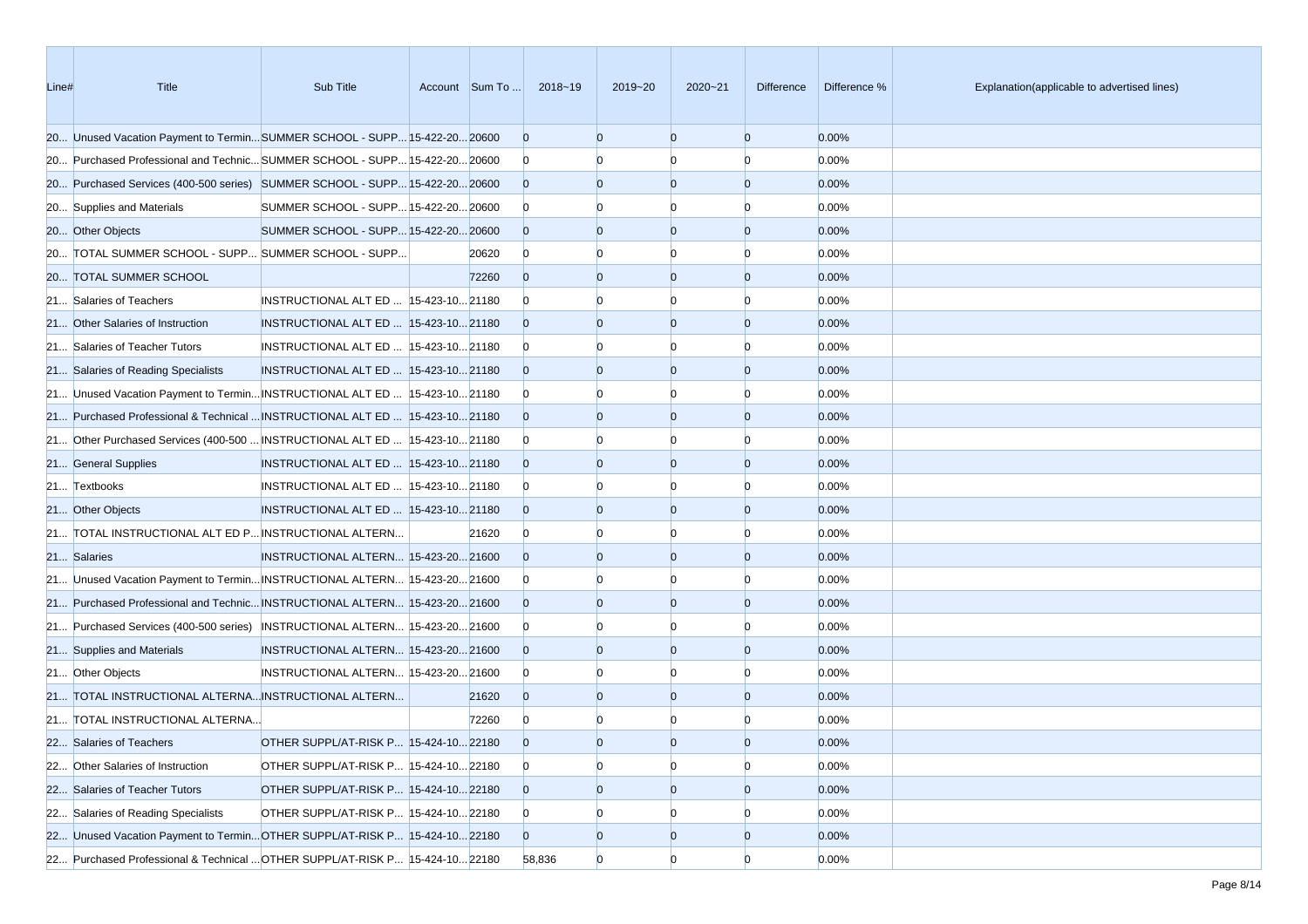| Line# | <b>Title</b>                                                                 | Sub Title                             | Account Sum To | 2018~19        | 2019~20        | $2020 - 21$    | Difference     | Difference % | Explanation(applicable to advertised lines) |
|-------|------------------------------------------------------------------------------|---------------------------------------|----------------|----------------|----------------|----------------|----------------|--------------|---------------------------------------------|
|       | 22 Other Purchased Services (400-500  OTHER SUPPL/AT-RISK P 15-424-10 22180  |                                       |                | $\overline{0}$ | $\Omega$       | $\overline{0}$ | $\overline{0}$ | 0.00%        |                                             |
|       | 22 General Supplies                                                          | OTHER SUPPL/AT-RISK P 15-424-10 22180 |                | $\overline{0}$ |                | $\Omega$       | $\Omega$       | 0.00%        |                                             |
|       | 22 Textbooks                                                                 | OTHER SUPPL/AT-RISK P 15-424-10 22180 |                | $\overline{0}$ | $\Omega$       | $\overline{0}$ | $\overline{0}$ | 0.00%        |                                             |
|       | 22 Other Objects                                                             | OTHER SUPPL/AT-RISK P 15-424-10 22180 |                | $\overline{0}$ |                |                | n              | 0.00%        |                                             |
|       | 22 TOTAL OTHER SUPPL/AT-RISK P OTHER SUPPL/AT-RISK P                         |                                       | 22620          | 58,836         | $\Omega$       | $\overline{0}$ | $\overline{0}$ | 0.00%        |                                             |
|       | 22 Salaries                                                                  | OTHER SUPPL/AT-RISK P 15-424-20 22600 |                | $\overline{0}$ |                | $\Omega$       | n              | 0.00%        |                                             |
|       | 22 Unused Vacation Payment to TerminOTHER SUPPL/AT-RISK P 15-424-2022600     |                                       |                | $\overline{0}$ | $\Omega$       | $\overline{0}$ | $\overline{0}$ | 0.00%        |                                             |
|       | 22 Purchased Professional and Technic OTHER SUPPL/AT-RISK P 15-424-20 22600  |                                       |                | $\overline{0}$ |                | $\Omega$       | n              | 0.00%        |                                             |
|       | 22 Purchased Services (400-500 series) OTHER SUPPL/AT-RISK P 15-424-20 22600 |                                       |                | $\overline{0}$ | $\Omega$       | $\overline{0}$ | $\overline{0}$ | 0.00%        |                                             |
|       | 22 Supplies and Materials                                                    | OTHER SUPPL/AT-RISK P 15-424-20 22600 |                | $\overline{0}$ |                | $\Omega$       | n              | 0.00%        |                                             |
|       | 22 Other Objects                                                             | OTHER SUPPL/AT-RISK P 15-424-20 22600 |                | $\overline{0}$ | $\Omega$       | $\overline{0}$ | $\overline{0}$ | 0.00%        |                                             |
|       | 22 TOTAL OTHER SUPPL/AT-RISK P OTHER SUPPL/AT-RISK P                         |                                       | 22620          | $\overline{0}$ | n              | n              | n              | 0.00%        |                                             |
|       | 22 TOTAL OTHER SUPPLEMENTAL/A OTHER SUPPL/AT-RISK P                          |                                       | 72260          | 58,836         | $\Omega$       | $\overline{0}$ | $\overline{0}$ | 0.00%        |                                             |
|       | 23 Salaries of Teachers                                                      | OTHER ALTERNATIVE ED  15-425-10 23180 |                | $\Omega$       |                | $\Omega$       | n              | 0.00%        |                                             |
|       | 23 Other Salaries of Instruction                                             | OTHER ALTERNATIVE ED  15-425-10 23180 |                | $\Omega$       | $\Omega$       | $\overline{0}$ | $\overline{0}$ | 0.00%        |                                             |
|       | 23 Salaries of Teacher Tutors                                                | OTHER ALTERNATIVE ED  15-425-10 23180 |                | $\overline{0}$ |                |                | n              | 0.00%        |                                             |
|       | 23 Salaries of Reading Specialists                                           | OTHER ALTERNATIVE ED  15-425-10 23180 |                | $\overline{0}$ | $\Omega$       | $\overline{0}$ | $\overline{0}$ | 0.00%        |                                             |
|       | 23 Unused Vacation Payment to Termin OTHER ALTERNATIVE ED  15-425-10 23180   |                                       |                | $\overline{0}$ |                | $\Omega$       | n              | 0.00%        |                                             |
|       | 23 Purchased Professional & Technical  OTHER ALTERNATIVE ED  15-425-10 23180 |                                       |                | $\overline{0}$ | $\Omega$       | $\overline{0}$ | $\overline{0}$ | 0.00%        |                                             |
|       | 23 Other Purchased Services (400-500  OTHER ALTERNATIVE ED  15-425-10 23180  |                                       |                | $\overline{0}$ |                | $\Omega$       | n              | 0.00%        |                                             |
|       | 23 General Supplies                                                          | OTHER ALTERNATIVE ED  15-425-10 23180 |                | $\overline{0}$ | $\Omega$       | $\overline{0}$ | $\overline{0}$ | 0.00%        |                                             |
|       | 23 Textbooks                                                                 | OTHER ALTERNATIVE ED  15-425-10 23180 |                | $\overline{0}$ |                | n              | n              | 0.00%        |                                             |
|       | 23 Other Objects                                                             | OTHER ALTERNATIVE ED  15-425-10 23180 |                | $\overline{0}$ | $\Omega$       | $\Omega$       | $\overline{0}$ | 0.00%        |                                             |
|       | 23 TOTAL OTHER ALTERNATIVE ED  OTHER ALTERNATIVE ED                          |                                       | 23620          | $\overline{0}$ |                | $\Omega$       | n              | 0.00%        |                                             |
|       | 23 Salaries                                                                  | OTHER ALTERNATIVE ED  15-425-20 23600 |                | $\overline{0}$ | $\Omega$       | $\overline{0}$ | $\overline{0}$ | 0.00%        |                                             |
|       | 23 Unused Vacation Payment to Termin OTHER ALTERNATIVE ED  15-425-20 23600   |                                       |                | $\mathbf{0}$   |                |                |                | 0.00%        |                                             |
|       | 23 Purchased Professional and Technic OTHER ALTERNATIVE ED  15-425-20 23600  |                                       |                | $\Omega$       |                | $\Omega$       | $\Omega$       | 0.00%        |                                             |
|       | 23 Purchased Services (400-500 series) OTHER ALTERNATIVE ED  15-425-20 23600 |                                       |                | $\overline{0}$ | $\Omega$       | $\overline{0}$ | $\Omega$       | 0.00%        |                                             |
|       | 23 Supplies and Materials                                                    | OTHER ALTERNATIVE ED  15-425-20 23600 |                | $\overline{0}$ | $\overline{0}$ | $\overline{0}$ | $\overline{0}$ | 0.00%        |                                             |
|       | 23 Other Objects                                                             | OTHER ALTERNATIVE ED  15-425-20 23600 |                | $\overline{0}$ | $\Omega$       | $\Omega$       |                | 0.00%        |                                             |
|       | 23 TOTAL OTHER ALTERNATIVE ED  OTHER ALTERNATIVE ED                          |                                       | 23620          | $\overline{0}$ | $\overline{0}$ | $\overline{0}$ | $\overline{0}$ | 0.00%        |                                             |
|       | 23 TOTAL OTHER ALTERNATIVE ED                                                |                                       | 72260          | $\overline{0}$ | $\overline{0}$ | $\overline{0}$ | $\Omega$       | 0.00%        |                                             |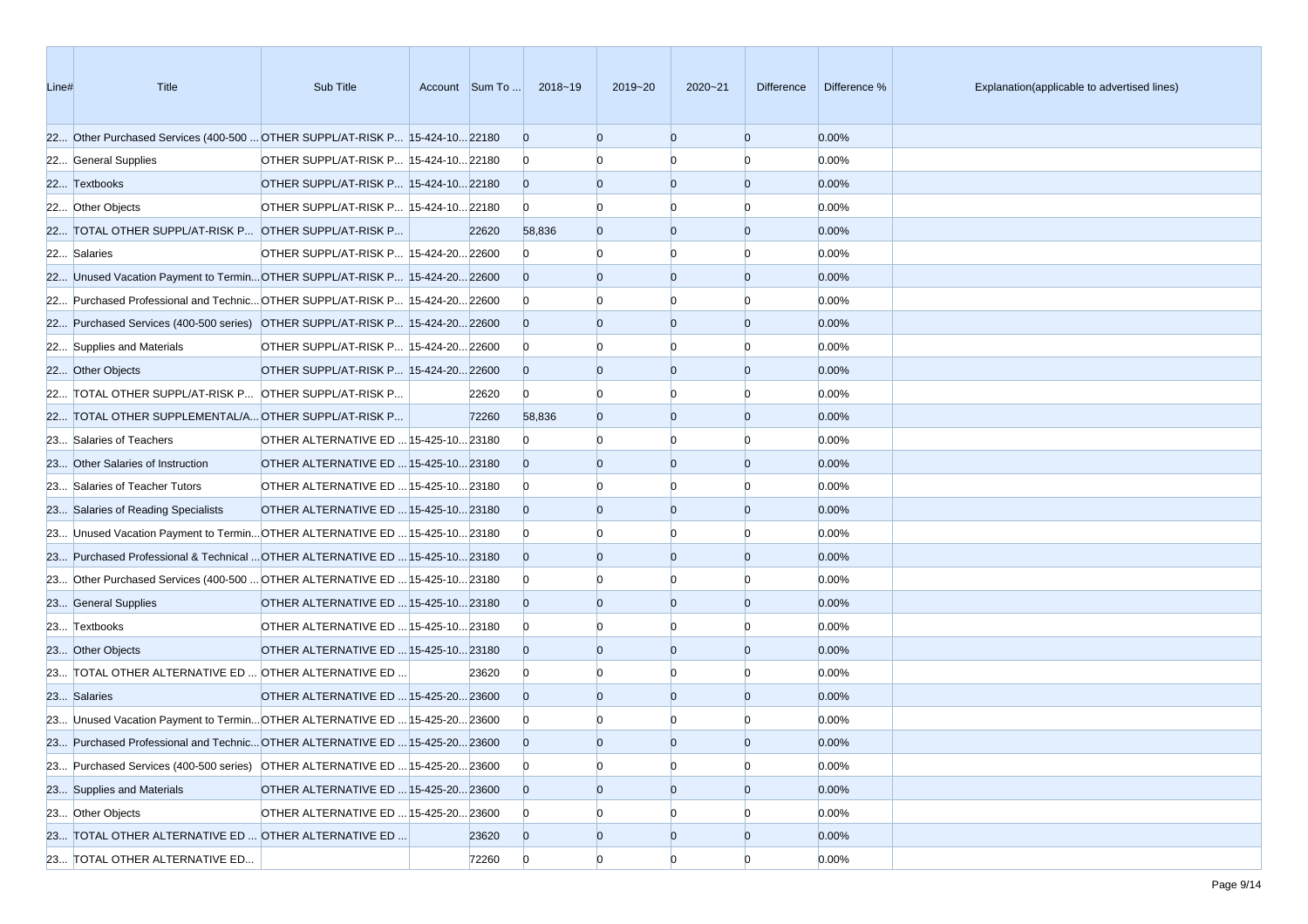| Line# | Title                                                                             | Sub Title                               | Account Sum To | 2018~19        | 2019~20        | 2020~21        | Difference     | Difference % | Explanation(applicable to advertised lines) |
|-------|-----------------------------------------------------------------------------------|-----------------------------------------|----------------|----------------|----------------|----------------|----------------|--------------|---------------------------------------------|
|       | 25 Salaries                                                                       | OTHER INSTRUCTIONAL  15-4XX-1 25100     |                | $\overline{0}$ | $\Omega$       | $\overline{0}$ | $\overline{0}$ | 0.00%        |                                             |
|       | 25 Unused Vacation Payment to Termin OTHER INSTRUCTIONAL  15-4XX-1 25100          |                                         |                | $\mathbf{0}$   |                | n              | n              | 0.00%        |                                             |
|       | 25 Purchased Services (300-500 series) OTHER INSTRUCTIONAL  15-4XX-1 25100        |                                         |                | $\overline{0}$ | $\Omega$       | $\overline{0}$ | $\overline{0}$ | 0.00%        |                                             |
|       | 25 Supplies and Materials                                                         | OTHER INSTRUCTIONAL  15-4XX-1 25100     |                | $\bf{0}$       |                | n              | n              | 0.00%        |                                             |
|       | 25 Other Objects                                                                  | OTHER INSTRUCTIONAL  15-4XX-1 25100     |                | $\overline{0}$ |                | $\overline{0}$ | $\overline{0}$ | 0.00%        |                                             |
|       | 25 TOTAL OTHER INSTRUCTIONAL P OTHER INSTRUCTIONAL  15-4XX-1 72260                |                                         |                | $\bf{0}$       |                | $\Omega$       | n              | 0.00%        |                                             |
|       | 29 Salaries                                                                       | UNDIST. EXPEND.-ATTEN 15-000-2129680    |                | 197,770        | 199,955        | 209,328        | 9,373          | 4.69%        |                                             |
|       | 29 Salaries of Drop-Out Prevention Offi UNDIST. EXPEND.-ATTEN 15-000-21 29680     |                                         |                | $\bf{0}$       |                | n              |                | 0.00%        |                                             |
|       | 29 Salaries of Family Support Teams                                               | UNDIST. EXPEND.-ATTEN 15-000-21 29680   |                | $\Omega$       | $\Omega$       | $\overline{0}$ | $\overline{0}$ | 0.00%        |                                             |
|       | 29 Salaries of Family Liaisons/Comm P UNDIST. EXPEND.-ATTEN 15-000-21 29680       |                                         |                | 37,032         | 37,967         | 33,583         | $-4,384$       | $-11.55%$    |                                             |
|       | 29 Salaries of Community/School CoordUNDIST. EXPEND.-ATTEN 15-000-2129680         |                                         |                | $\overline{0}$ | $\mathbf{0}$   | $\overline{0}$ | $\overline{0}$ | 0.00%        |                                             |
|       | 29 Unused Vacation Payment to Termin UNDIST. EXPEND.-ATTEN 15-000-21 29680        |                                         |                | $\bf{0}$       |                |                | n              | 0.00%        |                                             |
|       | 29 Purchased Professional and Technic UNDIST. EXPEND.-ATTEN 15-000-21 29680       |                                         |                | $\Omega$       |                | $\overline{0}$ | $\overline{0}$ | 0.00%        |                                             |
|       | 29 Other Purchased Services (400-500  UNDIST. EXPEND.-ATTEN  15-000-21 29680      |                                         |                | $\overline{0}$ |                |                | n              | 0.00%        |                                             |
|       | 29 Supplies and Materials                                                         | UNDIST. EXPEND.-ATTEN 15-000-21 29680   |                | $\overline{0}$ | $\overline{0}$ | $\overline{0}$ | $\overline{0}$ | 0.00%        |                                             |
|       | 29 Other Objects                                                                  | UNDIST. EXPEND.-ATTEN 15-000-21 29680   |                | $\bf{0}$       | $\Omega$       | $\Omega$       | $\Omega$       | 0.00%        |                                             |
|       | 29 TOTAL UNDIST. EXPEND.-ATTEN UNDIST. EXPEND.-ATTEN                              |                                         | 72140          | 234,802        | 237,922        | 242,911        | 4,989          | 2.10%        |                                             |
|       | 30 Salaries                                                                       | UNDIST. EXPENDITURES - 15-000-21 30620  |                | 97,493         | 99,919         | 100,377        | 458            | 0.46%        |                                             |
|       | 30 Salaries of Social Services Coordina UNDIST. EXPENDITURES - 15-000-21 30620    |                                         |                | $\overline{0}$ | $\Omega$       | $\overline{0}$ | $\overline{0}$ | 0.00%        |                                             |
|       | 30 Unused Vacation Payment to TerminUNDIST. EXPENDITURES - 15-000-21 30620        |                                         |                | $\bf{0}$       |                |                | n              | 0.00%        |                                             |
|       | 30 Purchased Professional and Technic UNDIST. EXPENDITURES - 15-000-21 30620      |                                         |                | $\overline{0}$ | $\Omega$       | $\overline{0}$ | $\overline{0}$ | 0.00%        |                                             |
|       | 30 Other Purchased Services (400-500  UNDIST. EXPENDITURES - 15-000-21 30620      |                                         |                | $\bf{0}$       | $\Omega$       | $\Omega$       | $\Omega$       | 0.00%        |                                             |
|       | 30 Supplies and Materials                                                         | UNDIST. EXPENDITURES - 15-000-21 30620  |                | 3,171          | 4,000          | 4,000          | $\overline{0}$ | 0.00%        |                                             |
|       | 30 Other Objects                                                                  | UNDIST. EXPENDITURES - 15-000-21 30620  |                | $\overline{0}$ | $\mathbf{0}$   | n              | $\Omega$       | 0.00%        |                                             |
|       | 30 TOTAL UNDIST. EXPENDITURES -  UNDIST. EXPENDITURES -                           |                                         | 72140          | 100,664        | 103,919        | 104,377        | 458            | 0.44%        |                                             |
|       | 41 Salaries of Other Professional Staff                                           | UNDIST. EXPEND. - GUIDA 15-000-21 41660 |                | 201,082        | 300,924        | 370,120        | 69,196         | 22.99%       |                                             |
|       | 41 Salaries of Secretarial and Clerical A UNDIST. EXPEND. - GUIDA 15-000-21 41660 |                                         |                | $\Omega$       | $\overline{0}$ | $\overline{0}$ | $\overline{0}$ | 0.00%        |                                             |
|       | 41 Other Salaries                                                                 | UNDIST. EXPEND. - GUIDA 15-000-21 41660 |                | 98,262         | $\overline{0}$ | $\overline{0}$ | $\overline{0}$ | 0.00%        |                                             |
|       | 41 Unused Vacation Payment to Termin UNDIST. EXPEND. - GUIDA 15-000-21 41660      |                                         |                | $\overline{0}$ | $\overline{0}$ | $\overline{0}$ | $\overline{0}$ | 0.00%        |                                             |
|       | 41 Purchased Professional - Education UNDIST. EXPEND. - GUIDA 15-000-21 41660     |                                         |                | $\overline{0}$ |                |                |                | 0.00%        |                                             |
|       | 41 Other Purchased Prof. and Tech. Se UNDIST. EXPEND. - GUIDA 15-000-21 41660     |                                         |                | $\overline{0}$ | $\overline{0}$ | $\overline{0}$ | $\overline{0}$ | 0.00%        |                                             |
|       | 41 Other Purchased Services (400-500  UNDIST. EXPEND. - GUIDA 15-000-21 41660     |                                         |                | $\overline{0}$ | $\Omega$       | $\Omega$       | n              | 0.00%        |                                             |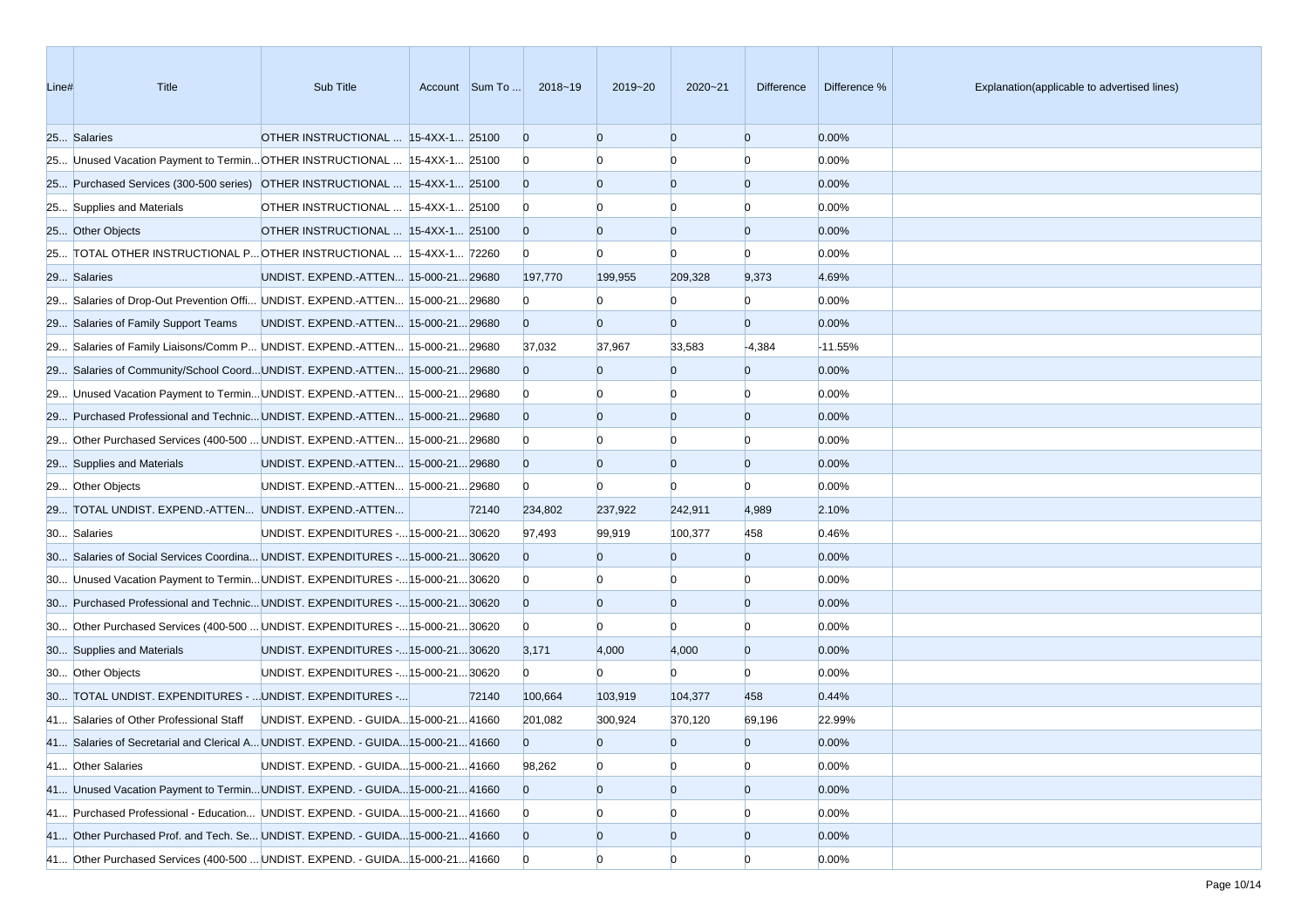| Line# | <b>Title</b>                                                                    | Sub Title                               | Account Sum To | 2018~19        | 2019~20        | $2020 - 21$    | <b>Difference</b> | Difference % | Explanation(applicable to advertised lines) |
|-------|---------------------------------------------------------------------------------|-----------------------------------------|----------------|----------------|----------------|----------------|-------------------|--------------|---------------------------------------------|
|       | 41 Supplies and Materials                                                       | UNDIST. EXPEND. - GUIDA 15-000-21 41660 |                | $\overline{0}$ | $\Omega$       | $\overline{0}$ | $\overline{0}$    | 0.00%        |                                             |
|       | 41 Other Objects                                                                | UNDIST. EXPEND. - GUIDA 15-000-21 41660 |                | $\overline{0}$ | $\Omega$       | $\Omega$       | $\Omega$          | 0.00%        |                                             |
|       | 41 TOTAL UNDIST. EXPENDITURES -  UNDIST. EXPEND. - GUIDA                        |                                         | 72140          | 299,344        | 300,924        | 370,120        | 69,196            | 22.99%       |                                             |
|       | 43 Sal of Supervisor of Instruction                                             | UNDIST. EXPEND.-IMPRO 15-000-22 43200   |                | 265,638        | 276,709        | 59,786         | $-216,923$        | $-78.39%$    |                                             |
|       | 43 Sal of Other Professional Staff                                              | UNDIST. EXPEND.-IMPRO 15-000-2243200    |                | 105,096        | 107,724        | 674,536        | 566,812           | 526.17%      |                                             |
|       | 43 Sal of Secr and Clerical Assist.                                             | UNDIST. EXPEND.-IMPRO 15-000-22 43200   |                | 28,421         | 27,850         | 202,211        | 174,361           | 626.07%      |                                             |
|       | 43 Other Salaries                                                               | UNDIST. EXPEND.-IMPRO 15-000-22 43200   |                | 96,127         | 97,919         | 99,661         | 1,742             | 1.78%        |                                             |
|       | 43 Unused Vacation Payment to Termin UNDIST. EXPEND.-IMPRO 15-000-22 43200      |                                         |                | $\overline{0}$ | $\Omega$       |                | $\Omega$          | 0.00%        |                                             |
|       | 43 Sal of Facilitators, Math & Literacy C UNDIST. EXPEND.-IMPRO 15-000-22 43200 |                                         |                | 211,965        | $\overline{0}$ | $\overline{0}$ | $\overline{0}$    | 0.00%        |                                             |
|       | 43 Purchased Prof- Educational Services UNDIST. EXPEND.-IMPRO 15-000-22 43200   |                                         |                | $\overline{0}$ | n              | 53,000         | 53,000            | 100.00%      |                                             |
|       | 43 Other Purch Prof. and Tech. Services UNDIST. EXPEND.-IMPRO 15-000-22 43200   |                                         |                | $\overline{0}$ | $\Omega$       | $\overline{0}$ | $\overline{0}$    | 0.00%        |                                             |
|       | 43 Other Purch Services (400-500)                                               | UNDIST. EXPEND.-IMPRO 15-000-22 43200   |                | $\overline{0}$ |                |                | $\Omega$          | 0.00%        |                                             |
|       | 43 Supplies and Materials                                                       | UNDIST. EXPEND.-IMPRO 15-000-22 43200   |                | $\overline{0}$ | $\Omega$       | $\overline{0}$ | $\overline{0}$    | 0.00%        |                                             |
|       | 43 Other Objects                                                                | UNDIST. EXPEND.-IMPRO 15-000-22 43200   |                | 6,738          | 3,000          | 3,600          | 600               | 20.00%       |                                             |
|       | 43 TOTAL UNDIST. EXPEND.-IMPROVUNDIST. EXPEND.-IMPRO                            |                                         | 72140          | 713,985        | 513,202        | 1,092,794      | 579,592           | 112.94%      |                                             |
|       | 43 Salaries                                                                     | UNDIST EXPEND-EDU. ME 15-000-22 43620   |                | $\overline{0}$ |                | n              | $\Omega$          | 0.00%        |                                             |
|       | 43 Salaries of Technology Coordinators UNDIST EXPEND-EDU. ME 15-000-22 43620    |                                         |                | $\overline{0}$ |                | $\Omega$       | $\overline{0}$    | 0.00%        |                                             |
|       | 43 Unused Vacation Payment to Termin UNDIST EXPEND-EDU. ME 15-000-22 43620      |                                         |                | $\overline{0}$ |                |                | $\Omega$          | 0.00%        |                                             |
|       | 43 Purchased Professional and Technic UNDIST EXPEND-EDU. ME 15-000-22 43620     |                                         |                | $\overline{0}$ | $\Omega$       | $\overline{0}$ | $\overline{0}$    | 0.00%        |                                             |
|       | 43 Other Purchased Services (400-500  UNDIST EXPEND-EDU. ME 15-000-22 43620     |                                         |                | $\overline{0}$ |                | $\Omega$       | $\Omega$          | 0.00%        |                                             |
|       | 43 Supplies and Materials                                                       | UNDIST EXPEND-EDU. ME 15-000-22 43620   |                | $\overline{0}$ | $\Omega$       | $\overline{0}$ | $\overline{0}$    | 0.00%        |                                             |
|       | 43 Other Objects                                                                | UNDIST EXPEND-EDU. ME 15-000-22 43620   |                | $\mathbf{0}$   |                |                | $\Omega$          | 0.00%        |                                             |
|       | 43 TOTAL UNDIST. EXPEND.-EDU. M UNDIST EXPEND-EDU. ME                           |                                         | 72140          | $\overline{0}$ | $\Omega$       | $\Omega$       | $\overline{0}$    | 0.00%        |                                             |
|       | 44 Purchased Professional - Education UNDIST. EXP.-INSTR. STA 15-000-22 44180   |                                         |                | 3,000          | 15,800         | 15,800         | $\Omega$          | 0.00%        |                                             |
|       | 44 Other Purchased Prof. and Tech. Se UNDIST. EXP.-INSTR. STA 15-000-22 44180   |                                         |                | $\Omega$       | $\Omega$       | $\overline{0}$ | $\overline{0}$    | 0.00%        |                                             |
|       | 44 Other Purchased Services (400-500  UNDIST. EXP.-INSTR. STA 15-000-22 44180   |                                         |                | $\bf{0}$       |                |                | $\Omega$          | 0.00%        |                                             |
|       | 44 Supplies and Materials                                                       | UNDIST. EXP.-INSTR. STA 15-000-22 44180 |                | $\overline{0}$ | $\Omega$       | $\Omega$       | $\Omega$          | 0.00%        |                                             |
|       | 44 Other Objects                                                                | UNDIST. EXP.-INSTR. STA 15-000-2244180  |                | $\overline{0}$ | $\bf{0}$       | $\overline{0}$ | $\overline{0}$    | 0.00%        |                                             |
|       | 44 TOTAL UNDIST. EXPEND.-INSTR.  UNDIST. EXP.-INSTR. STA                        |                                         | 72140          | 3,000          | 15,800         | 15,800         | $\overline{0}$    | 0.00%        |                                             |
|       | 46 Salaries of Principals/Asst. Principal UNDIST. EXPEND.-SUPPO 15-000-24 46160 |                                         |                | 406,909        | 414,595        | 210,580        | $-204,015$        | $-49.21%$    |                                             |
|       | 46 Salaries of Other Professional Staff UNDIST. EXPEND.-SUPPO 15-000-24 46160   |                                         |                | $\overline{0}$ | 107,625        | $\overline{0}$ | $-107,625$        | $-100.00\%$  |                                             |
|       | 46 Salaries of Secretarial and Clerical A UNDIST. EXPEND.-SUPPO 15-000-24 46160 |                                         |                | 328,206        | 243,265        | 202,211        | $-41,054$         | $-16.88%$    |                                             |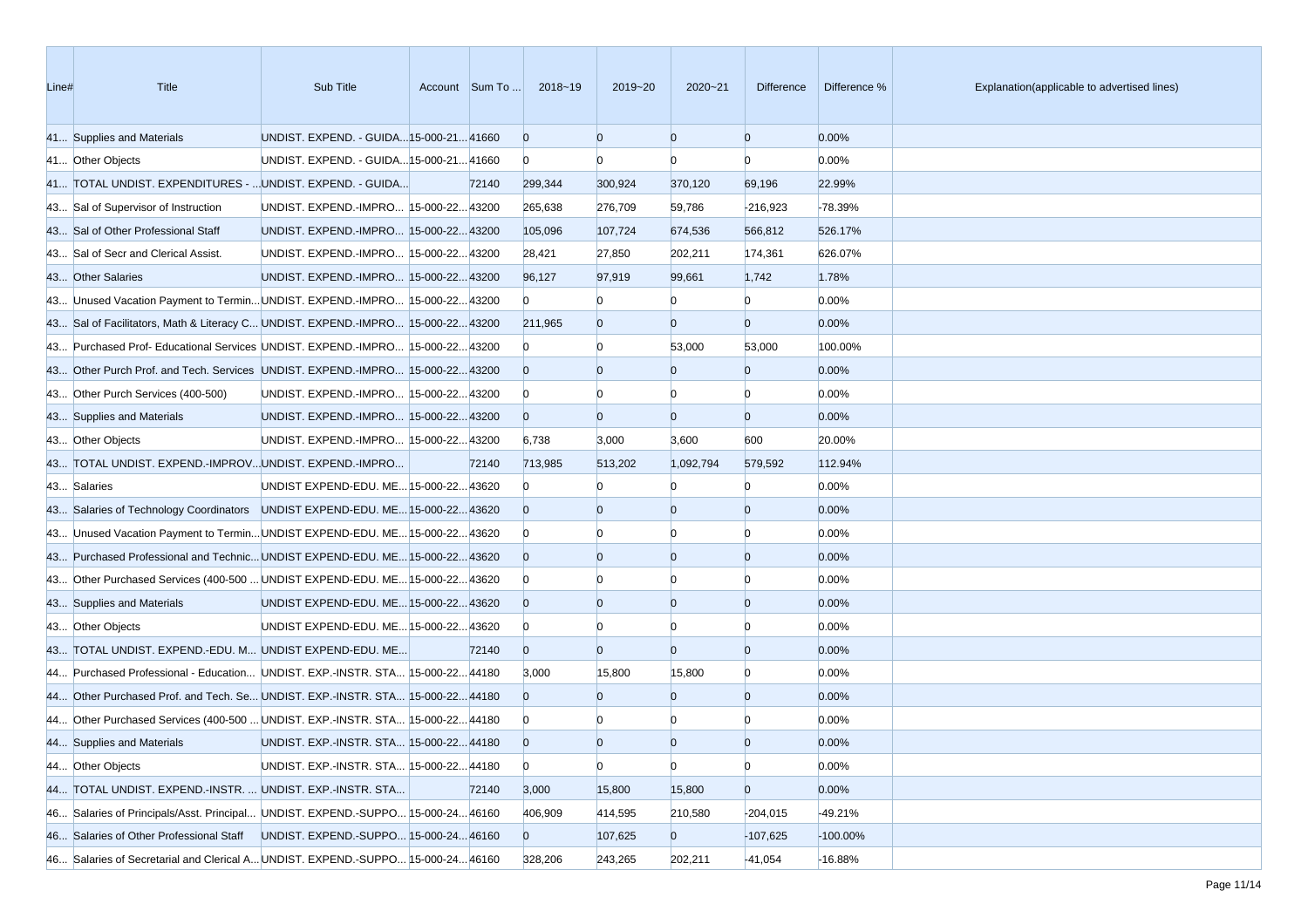| Line# | Title                                                                          | Sub Title                              |                |       | Account Sum To  2018~19 | 2019~20        | $2020 - 21$    | Difference     | Difference % | Explanation(applicable to advertised lines) |
|-------|--------------------------------------------------------------------------------|----------------------------------------|----------------|-------|-------------------------|----------------|----------------|----------------|--------------|---------------------------------------------|
|       | 46 Other Salaries                                                              | UNDIST. EXPEND.-SUPPO 15-000-2446160   |                |       | 220,363                 | 71,750         | $\overline{0}$ | $-71,750$      | $-100.00\%$  |                                             |
|       | 46 Unused Vacation Payment to Termin UNDIST. EXPEND.-SUPPO 15-000-24 46160     |                                        |                |       | $\overline{0}$          |                | $\Omega$       | $\Omega$       | 0.00%        |                                             |
|       | 46 Purchased Professional and Technic UNDIST. EXPEND.-SUPPO 15-000-24 46160    |                                        |                |       | $\overline{0}$          | $\Omega$       | $\overline{0}$ | $\overline{0}$ | 0.00%        |                                             |
|       | 46 Other Purchased Services (400-500  UNDIST. EXPEND.-SUPPO 15-000-24 46160    |                                        |                |       | 446                     | 125,500        | 45,773         | $-79,727$      | -63.53%      |                                             |
|       | 46 Supplies and Materials                                                      | UNDIST. EXPEND.-SUPPO 15-000-24 46160  |                |       | $\Omega$                | $\overline{0}$ | $\overline{0}$ | $\overline{0}$ | 0.00%        |                                             |
|       | 46 Other Objects                                                               | UNDIST. EXPEND.-SUPPO 15-000-24 46160  |                |       | 2,899                   | 3,000          | 3,000          | $\mathbf{0}$   | 0.00%        |                                             |
|       | 46 TOTAL UNDIST. EXPEND.-SUPPO UNDIST. EXPEND.-SUPPO                           |                                        |                | 72140 | 958,823                 | 965,735        | 461,564        | $-504,171$     | $-52.21%$    |                                             |
|       | 49 Salaries of Non-Instructional Aides                                         | UNDIST EXPEND-CUSTOD 15-000-26 49340   |                |       | $\Omega$                |                |                |                | 0.00%        |                                             |
|       | 49 General Supplies                                                            | UNDIST EXPEND-CUSTOD 15-000-26 49340   |                |       | $\overline{0}$          | $\Omega$       | $\Omega$       | $\Omega$       | 0.00%        |                                             |
|       | 49 TOTAL UNDIST. EXPEND. - CUST UNDIST EXPEND-CUSTOD                           |                                        |                | 51120 | $\mathbf{0}$            | $\Omega$       | $\Omega$       | $\Omega$       | 0.00%        |                                             |
|       | 51 Salaries                                                                    | UNDIST EXPEND-SECURITY 15-000-26 51100 |                |       | 374,756                 | 334,646        | 336,339        | 1,693          | 0.51%        |                                             |
|       | 51 Unused Vacation Payment to Termin UNDIST EXPEND-SECURITY 15-000-26 51100    |                                        |                |       | $\bf{0}$                |                |                | $\Omega$       | 0.00%        |                                             |
|       | 51 Purchased Professional and Technic UNDIST EXPEND-SECURITY 15-000-26 51100   |                                        |                |       | $\overline{0}$          |                | $\Omega$       | $\Omega$       | 0.00%        |                                             |
|       | 51 Cleaning, Repair, and Maintenance  UNDIST EXPEND-SECURITY 15-000-26 51100   |                                        |                |       | $\mathbf{0}$            |                |                | $\Omega$       | 0.00%        |                                             |
|       | 51 General Supplies                                                            | UNDIST EXPEND-SECURITY 15-000-26 51100 |                |       | $\overline{0}$          | $\Omega$       | $\Omega$       | $\overline{0}$ | 0.00%        |                                             |
|       | 51 Other Objects                                                               | UNDIST EXPEND-SECURITY 15-000-26 51100 |                |       | $\overline{0}$          | $\Omega$       | $\Omega$       | $\Omega$       | 0.00%        |                                             |
|       | 51 TOTAL SECURITY                                                              | UNDIST EXPEND-SECURITY                 |                | 51120 | 374,756                 | 334,646        | 336,339        | 1,693          | 0.51%        |                                             |
|       | 51 TOTAL UNDIST. EXPEND.-OPER.                                                 |                                        |                | 72140 | 374,756                 | 334,646        | 336,339        | 1,693          | 0.51%        |                                             |
|       | 52 Contr Serv(Oth. than Bet Home & ScUNDIST EXPEND-Student  15-000-27 52480    |                                        |                |       | 316                     | 29,000         | 29,000         | $\overline{0}$ | 0.00%        |                                             |
|       | 52 TOTAL UNDIST. EXPEND.-STUDE                                                 |                                        |                | 72140 | 316                     | 29,000         | 29,000         | $\overline{0}$ | 0.00%        |                                             |
|       | 71 Group Insurance                                                             | UNALLOCATED BENEFITS 15-000-2971240    |                |       | $\Omega$                |                | $\Omega$       | $\Omega$       | 0.00%        |                                             |
|       | 71 Social Security Contributions                                               | UNALLOCATED BENEFITS   15-000-29 71240 |                |       | $\mathbf{0}$            |                | $\Omega$       | $\Omega$       | 0.00%        |                                             |
|       | 71 T.P.A.F. Contributions - ERIP                                               | UNALLOCATED BENEFITS 15-000-2971240    |                |       | $\overline{0}$          | $\Omega$       | $\Omega$       | $\overline{0}$ | 0.00%        |                                             |
|       | 71 Other Retirement Contributions - PE UNALLOCATED BENEFITS                    |                                        | 15-000-2971240 |       | $\bf{0}$                |                |                | $\Omega$       | 0.00%        |                                             |
|       | 71 Other Retirement Contributions - ERIP UNALLOCATED BENEFITS  15-000-29 71240 |                                        |                |       | $\overline{0}$          |                | $\overline{0}$ | $\Omega$       | 0.00%        |                                             |
|       | 71 Other Retirement Contrib. - Deferred UNALLOCATED BENEFITS  15-000-29 71240  |                                        |                |       | $\bf{0}$                |                |                |                | 0.00%        |                                             |
|       | 71 Other Retirement Contributions - Re UNALLOCATED BENEFITS 15-000-29 71240    |                                        |                |       | $\overline{0}$          | $\Omega$       | $\Omega$       | $\Omega$       | 0.00%        |                                             |
|       | 71 Unemployment Compensation                                                   | UNALLOCATED BENEFITS  15-000-29 71240  |                |       | $\overline{0}$          | $\overline{0}$ | $\overline{0}$ | $\bf{0}$       | 0.00%        |                                             |
|       | 71 Workmen's Compensation                                                      | UNALLOCATED BENEFITS 15-000-2971240    |                |       | $\overline{0}$          | $\overline{0}$ | $\overline{0}$ | $\overline{0}$ | 0.00%        |                                             |
|       | 71 Health Benefits                                                             | UNALLOCATED BENEFITS  15-000-29 71240  |                |       | 1,526,151               | 1,406,703      | 1,249,781      | $-156,922$     | $-11.16%$    |                                             |
|       | 71 Tuition Reimbursement                                                       | UNALLOCATED BENEFITS 15-000-2971240    |                |       | $\overline{0}$          | $\overline{0}$ | $\overline{0}$ | $\overline{0}$ | 0.00%        |                                             |
|       | 71 Other Employee Benefits                                                     | UNALLOCATED BENEFITS  15-000-29 71240  |                |       | $\overline{0}$          | $\overline{0}$ | $\Omega$       | $\Omega$       | 0.00%        |                                             |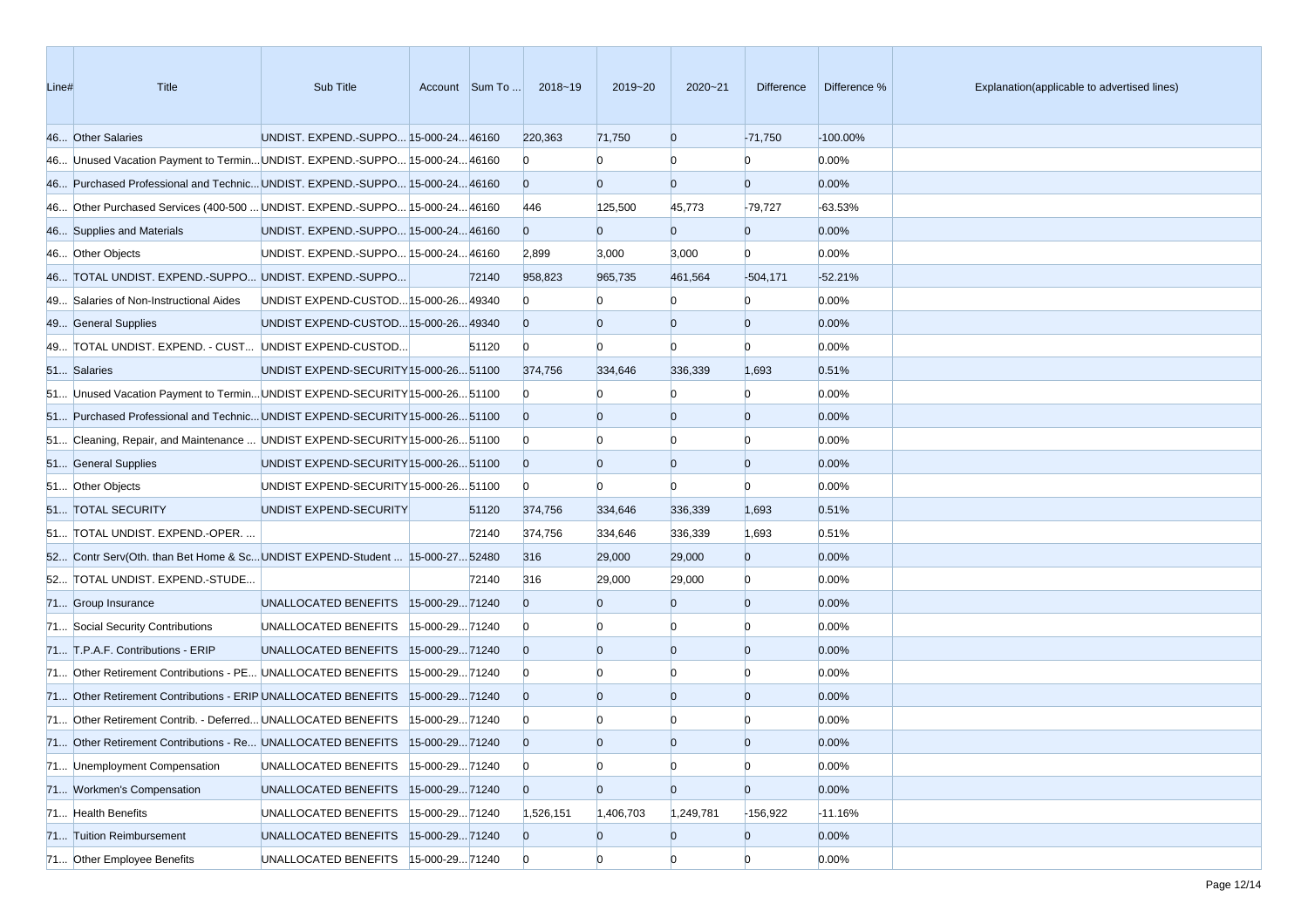| Line# | Title                                                                     | Sub Title        |                | Account Sum To | 2018~19        | 2019~20        | 2020~21        | Difference     | Difference % | Explanation(applicable to advertised lines) |
|-------|---------------------------------------------------------------------------|------------------|----------------|----------------|----------------|----------------|----------------|----------------|--------------|---------------------------------------------|
|       | 71 Unused Sick Payment to Terminated UNALLOCATED BENEFITS 15-000-29 71240 |                  |                |                | $\overline{0}$ | $\overline{0}$ | $\overline{0}$ | $\overline{0}$ | 0.00%        |                                             |
|       | 71 Unused Vacation Pmt to Terminated/ UNALLOCATED BENEFITS                |                  | 15-000-2971240 |                | $\bf{0}$       |                | $\Omega$       | $\Omega$       | 0.00%        |                                             |
|       | 71 Unused Sick Payment to Terminated UNALLOCATED BENEFITS 15-000-29 71240 |                  |                |                | $\overline{0}$ | $\Omega$       | $\mathbf{0}$   | $\overline{0}$ | 0.00%        |                                             |
|       | 71 TOTAL UNALLOCATED BENEFITS UNALLOCATED BENEFITS                        |                  |                | 71260          | 1,526,151      | 1,406,703      | 1,249,781      | $-156,922$     | $-11.16%$    |                                             |
|       | 71 TOTAL PERSONAL SERVICES - E                                            |                  |                | 72140          | 1,526,151      | 1,406,703      | 1,249,781      | $-156,922$     | $-11.16%$    |                                             |
|       | 72 TOTAL UNDISTRIBUTED EXPENDI                                            |                  |                | 72260          | 4,211,841      | 3,907,851      | 3,902,686      | $-5,165$       | $-0.13%$     |                                             |
|       | 72 TOTAL GENERAL CURRENT EXPE                                             |                  |                | 84060          | 8,827,296      | 8,564,073      | 7,743,402      | $-820,671$     | $-9.58%$     |                                             |
|       | 73 Kindergarten                                                           | <b>EQUIPMENT</b> | 15-110-1075880 |                | $\Omega$       |                | n              | $\Omega$       | 0.00%        |                                             |
|       | 73 Grades 1-5                                                             | <b>EQUIPMENT</b> | 15-120-1075880 |                | $\overline{0}$ |                | $\bf{0}$       | $\Omega$       | 0.00%        |                                             |
|       | 73 Grades 6-8                                                             | <b>EQUIPMENT</b> | 15-130-1075880 |                | $\bf{0}$       |                | 0              | n              | 0.00%        |                                             |
|       | 73 Grades 9-12                                                            | <b>EQUIPMENT</b> | 15-140-1075880 |                | $\overline{0}$ | $\Omega$       | $\mathbf{0}$   | $\Omega$       | 0.00%        |                                             |
|       | 74 Cognitive - Mild                                                       | <b>EQUIPMENT</b> | 15-201-1075880 |                | $\bf{0}$       |                | $\Omega$       | n              | 0.00%        |                                             |
|       | 74 Cognitive - Moderate                                                   | <b>EQUIPMENT</b> | 15-202-1075880 |                | $\overline{0}$ | $\Omega$       | $\overline{0}$ | $\overline{0}$ | 0.00%        |                                             |
|       | 74 Learning and/or Language Disabilities EQUIPMENT                        |                  | 15-204-1075880 |                | $\bf{0}$       |                | $\bf{0}$       | n              | 0.00%        |                                             |
|       | 74 Visual Impairments                                                     | <b>EQUIPMENT</b> | 15-206-1075880 |                | $\overline{0}$ | $\Omega$       | $\overline{0}$ | $\overline{0}$ | 0.00%        |                                             |
|       | 74 Auditory Impairments                                                   | <b>EQUIPMENT</b> | 15-207-1075880 |                | $\bf{0}$       |                | $\Omega$       | n              | 0.00%        |                                             |
|       | 74 Behavioral Disabilities                                                | <b>EQUIPMENT</b> | 15-209-1075880 |                | $\overline{0}$ | 0              | $\overline{0}$ | $\Omega$       | 0.00%        |                                             |
|       | 74 Multiple Disabilities                                                  | <b>EQUIPMENT</b> | 15-212-1075880 |                | $\overline{0}$ |                | $\Omega$       | n              | 0.00%        |                                             |
|       | 74 Resource Room/Resource Center                                          | <b>EQUIPMENT</b> | 15-213-1075880 |                | $\overline{0}$ | $\Omega$       | $\overline{0}$ | $\overline{0}$ | 0.00%        |                                             |
|       | 74 Autism                                                                 | <b>EQUIPMENT</b> | 15-214-1075880 |                | $\bf{0}$       |                | $\mathbf{0}$   | n              | 0.00%        |                                             |
|       | 74 Preschool Disabilities - Part-Time                                     | <b>EQUIPMENT</b> | 15-215-1075880 |                | $\overline{0}$ | 0              | $\overline{0}$ | $\overline{0}$ | 0.00%        |                                             |
|       | 74 Preschool Disabilities - Full-Time                                     | <b>EQUIPMENT</b> | 15-216-1075880 |                | $\overline{0}$ |                | $\Omega$       | n              | 0.00%        |                                             |
|       | 74 Cognitive - Severe                                                     | <b>EQUIPMENT</b> | 15-222-1075880 |                | $\overline{0}$ | $\Omega$       | $\overline{0}$ | $\Omega$       | 0.00%        |                                             |
|       | 74 Basic Skills/Remedial - Instruction                                    | <b>EQUIPMENT</b> | 15-230-1075880 |                | $\bf{0}$       |                | $\Omega$       | n              | 0.00%        |                                             |
|       | 74 Bilingual Education - Instruction                                      | <b>EQUIPMENT</b> | 15-240-1075880 |                | $\overline{0}$ | $\Omega$       | $\overline{0}$ | $\Omega$       | 0.00%        |                                             |
|       | 75 Vocational Programs - Local - Instru EQUIPMENT                         |                  | 15-3XX-1 75880 |                | $\overline{0}$ |                |                |                | 0.00%        |                                             |
|       | 75 At-Risk Programs                                                       | <b>EQUIPMENT</b> | 15-42X-1075880 |                | $\Omega$       | $\Omega$       | $\Omega$       | n              | 0.00%        |                                             |
|       | 75 School-Sponsored and Other Instruc EQUIPMENT                           |                  | 15-4XX-1 75880 |                | $\overline{0}$ | $\overline{0}$ | $\overline{0}$ | $\overline{0}$ | 0.00%        |                                             |
|       | 75 Undistributed Expenditures - Instructi EQUIPMENT                       |                  | 15-000-1075880 |                | 20,623         | 4,000          | 4,000          | $\overline{0}$ | 0.00%        |                                             |
|       | 75 Undist.Expend.-Support Serv.-Stude EQUIPMENT                           |                  | 15-000-2175880 |                | $\overline{0}$ | $\bf{0}$       | $\mathbf{0}$   | $\Omega$       | 0.00%        |                                             |
|       | 75 Undist.Expend.-Support Serv. - Inst.  EQUIPMENT                        |                  | 15-000-2275880 |                | $\overline{0}$ | $\bf{0}$       | $\mathbf{0}$   | $\overline{0}$ | 0.00%        |                                             |
|       | 75 Undistributed Expenditures - School  EQUIPMENT                         |                  | 15-000-2475880 |                | $\overline{0}$ | $\overline{0}$ | $\overline{0}$ | $\overline{0}$ | 0.00%        |                                             |